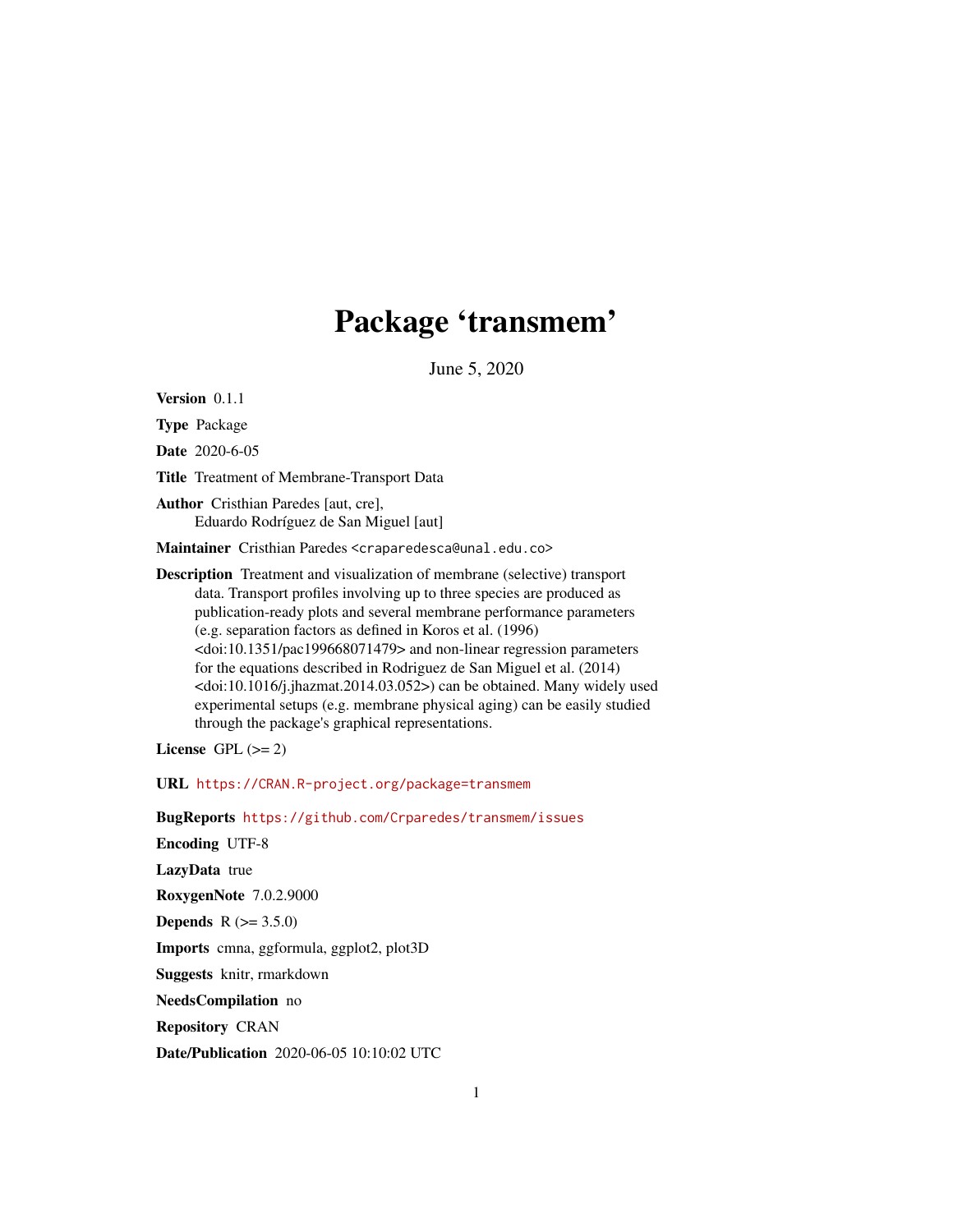# <span id="page-1-0"></span>R topics documented:

|       | transmem-package $\ldots \ldots \ldots \ldots \ldots \ldots \ldots \ldots \ldots \ldots \ldots \ldots \ldots$ | $\overline{2}$ |
|-------|---------------------------------------------------------------------------------------------------------------|----------------|
|       |                                                                                                               | -3             |
|       |                                                                                                               | $\overline{4}$ |
|       |                                                                                                               | -5             |
|       |                                                                                                               | -6             |
|       |                                                                                                               | 7              |
|       |                                                                                                               | $\tau$         |
|       |                                                                                                               | - 8            |
|       |                                                                                                               |                |
|       |                                                                                                               |                |
|       |                                                                                                               |                |
|       |                                                                                                               |                |
|       |                                                                                                               |                |
|       |                                                                                                               |                |
|       |                                                                                                               |                |
|       |                                                                                                               |                |
|       |                                                                                                               |                |
|       |                                                                                                               |                |
| Index |                                                                                                               | 22             |

transmem-package *transmem: Treatment of membrane-transport data.*

#### Description

Treatment and visualization of membrane (selective) transport data. Transport profiles involving up to three species are produced as publication-ready plots and several membrane performance parameters (e.g. separation factors as defined in Koros et al. (1996) <doi:10.1351/pac199668071479> and non-linear regression parameters for the equations described in Rodriguez de San Miguel et al.  $(2014)$  <doi:10.1016/j.jhazmat.2014.03.052>) can be obtained. Many widely used experimental setups (e.g. membrane physical aging) can be easily studied through the package's graphical representations.

### Author(s)

Cristhian Paredes, <craparedesca@unal.edu.co>

Eduardo Rodriguez de San Miguel, <erdsmg@unam.mx>

# References

C. Paredes, E. Rodriguez de San Miguel, Polymer inclusion membrane for the recovery and concentration of lithium from seawater. Master thesis, Universidad Nacional Autónoma de México, México City, México, 2020.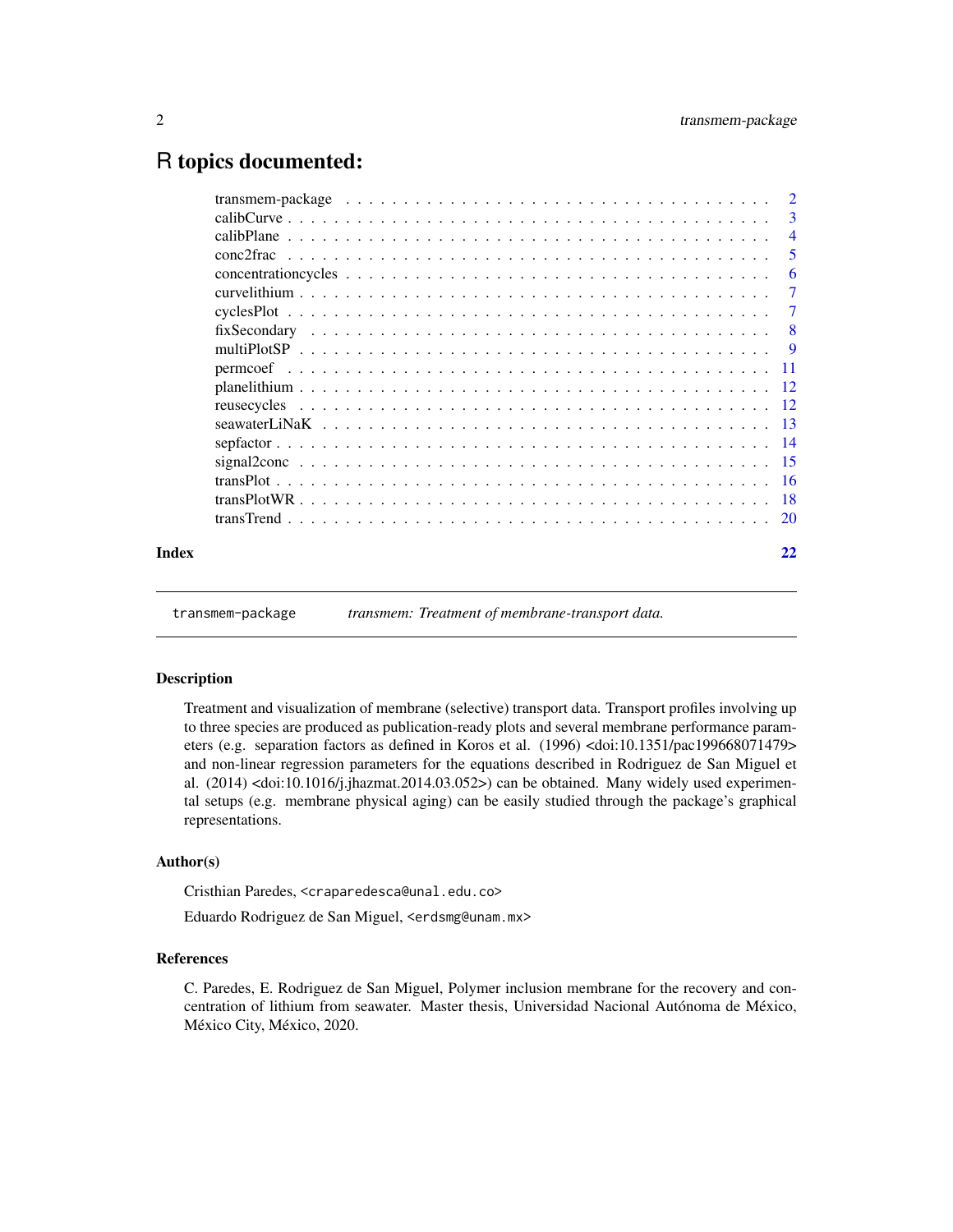<span id="page-2-1"></span><span id="page-2-0"></span>

Polinomial regression curves for external standard calibration are calculated to later convert signals into concentration values.

# Usage

```
calibCurve(curve, order = 1, badpoint = NULL, intercept = TRUE, plot = TRUE)
```
# Arguments

| curve     | Data frame of numeric vectors named 'Conc' and 'Signal' containing the con-<br>centrations and the signals, respectively.                                         |
|-----------|-------------------------------------------------------------------------------------------------------------------------------------------------------------------|
| order     | Regression curve order. 1 for linear (default) and 2 for quadratic.                                                                                               |
| badpoint  | Numeric vector with the points to be ignored in the regresion. This allows the<br>easy elimination of outliers without losing the stored measurement information. |
| intercept | Logical. If TRUE, the default, the intercept is calculated normally instead of<br>being forced to 0.                                                              |
| plot      | Logical. If TRUE, the default, the calibration data is plotted.                                                                                                   |

# Details

A linear method (i.e lm()) is applied to obtain the regression curve.

# Value

Model of the calibration curve.

#### Author(s)

Cristhian Paredes, <craparedesca@unal.edu.co> Eduardo Rodriguez de San Miguel, <erdsmg@unam.mx>

#### See Also

[calibPlane](#page-3-1) when using more than one explanatory variable.

# Examples

```
data(curvelithium)
model1 <- calibCurve(curve = curvelithium, order = 1)
model2 <- calibCurve(curve = curvelithium, order = 2)
summary(model1)
summary(model2)
```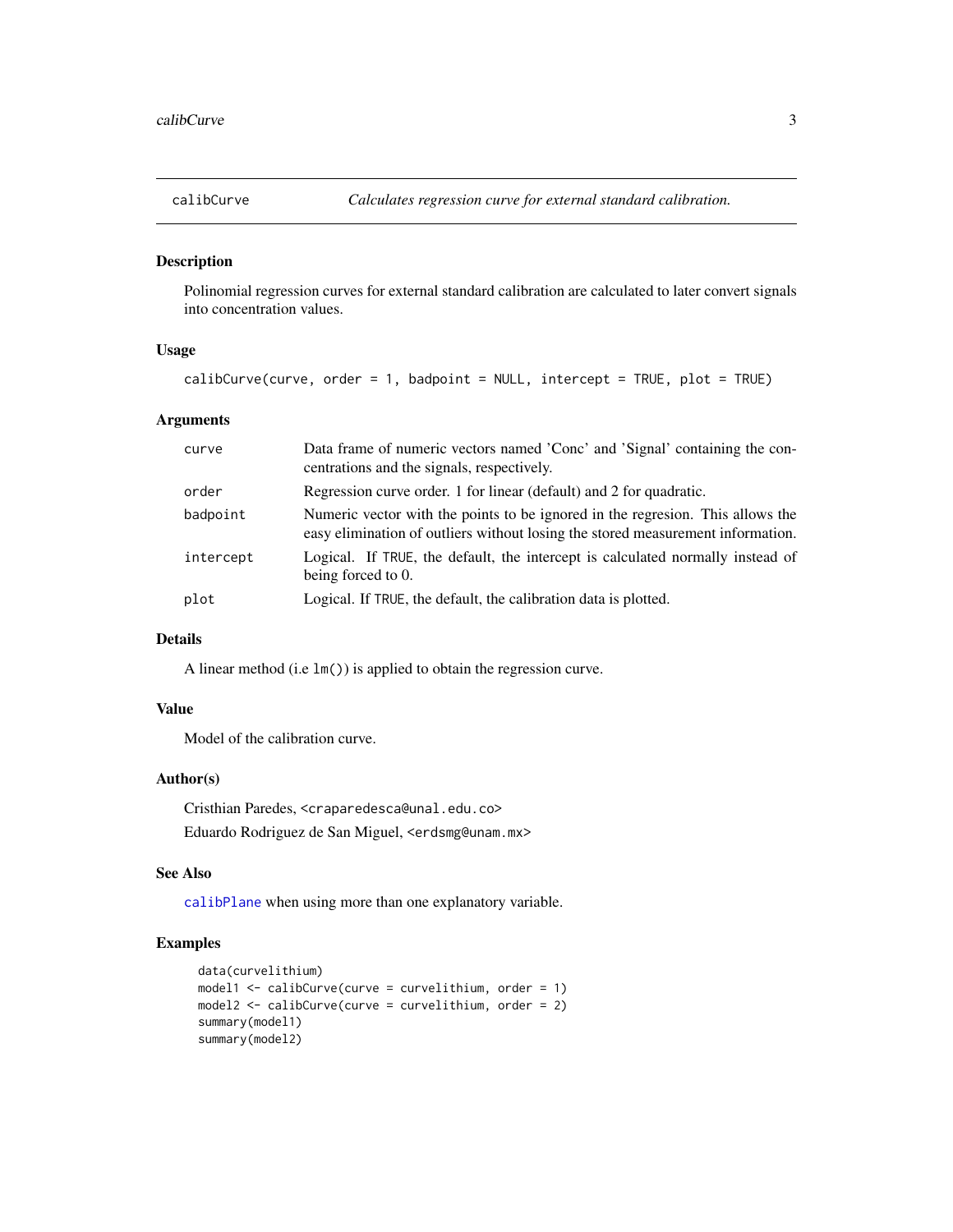A bivariated regression plane for external standard calibration is calculated to later convert signals into concentration values. It differs from [calibCurve](#page-2-1) in the number of explanatory variables, 2 in this case. This function is useful when some interference effect is being considered such as the magnification of the interest species signal due to the presence of another (known) species in the same sample.

# Usage

```
calibPlane(plane, badpoint = NULL, plot = TRUE, lines = 13, theta = -30,
 phi = 40, xlab = "Species 1", ylab = "Species 2", zlab = "Signal",
 pch = 18, cex = 2)
```
# Arguments

| plane    | Data frame of numeric vectors named 'Conc', 'Conc.S' and 'Signal'. The vec-<br>tors must contain the concentrations of the main species (the one whose concen-<br>tration in the samples is to be known) and the secondary species (the interferent),<br>and the standard's signals, respectively. |
|----------|----------------------------------------------------------------------------------------------------------------------------------------------------------------------------------------------------------------------------------------------------------------------------------------------------|
| badpoint | Numeric vector with the points to be ignored in the regresion. This allows the<br>easy elimination of outliers without losing the stored measurement information.                                                                                                                                  |
| plot     | Logical. If TRUE, the default, the calibration data is plotted.                                                                                                                                                                                                                                    |
| lines    | Number of lines to use in the mesh of the plane in the plot.                                                                                                                                                                                                                                       |
| theta    | Azimuthal angle at which the plane is visualized.                                                                                                                                                                                                                                                  |
| phi      | Altitude angle at which the plane is visualized.                                                                                                                                                                                                                                                   |
| xlab     | Label for X axis (main species concentration).                                                                                                                                                                                                                                                     |
| ylab     | Label for Y axis (secondary species concentration).                                                                                                                                                                                                                                                |
| zlab     | Label for Z axis (response).                                                                                                                                                                                                                                                                       |
| pch      | Plotting symbols available in R.                                                                                                                                                                                                                                                                   |
| cex      | The size of pch symbols.                                                                                                                                                                                                                                                                           |
|          |                                                                                                                                                                                                                                                                                                    |

# Details

A linear method (i.e lm()) is applied to obtain the regression equation. The user must verify model assumptions such as normal distribution of residuals.

# Value

Model of the calibration plane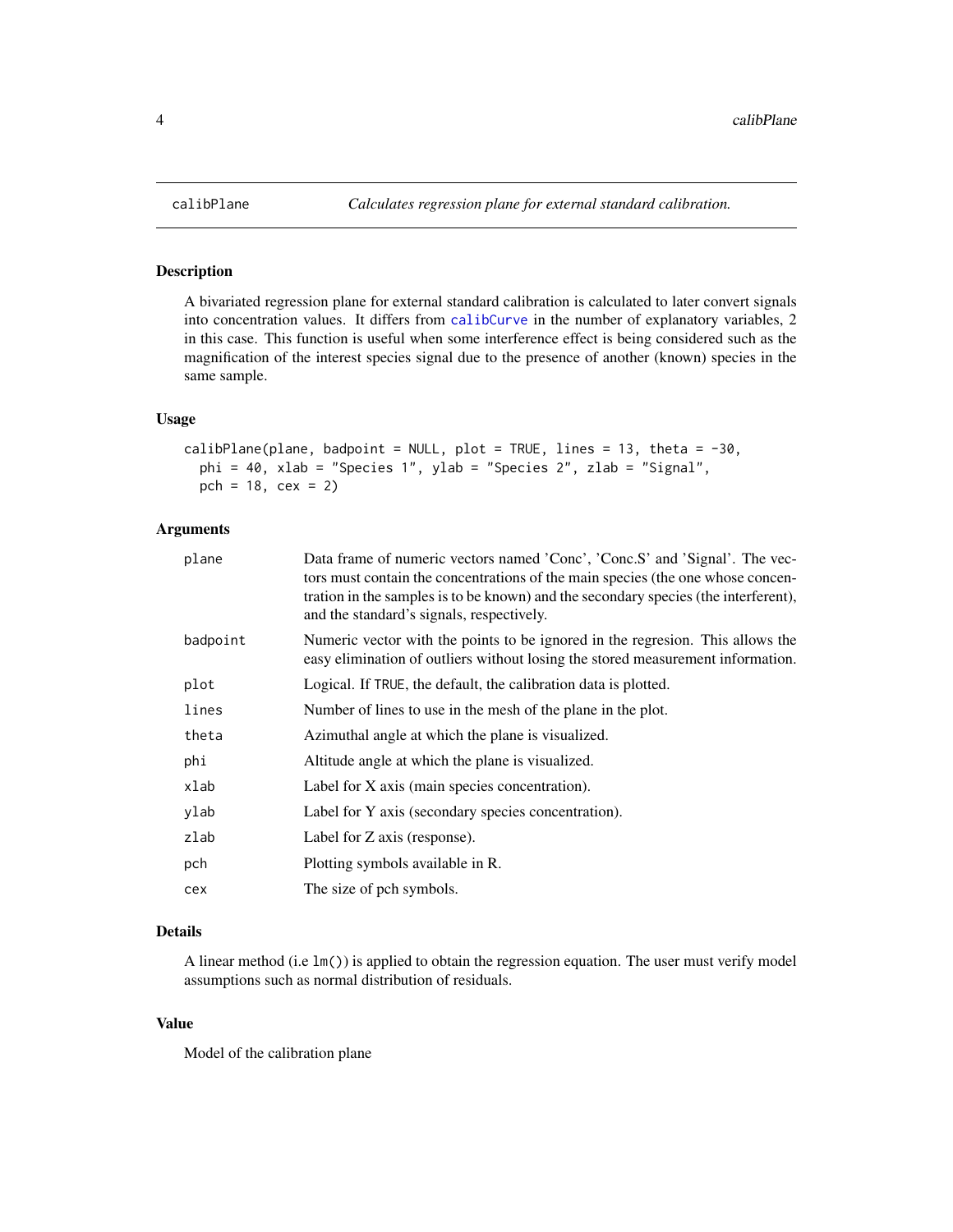#### <span id="page-4-0"></span>conc2frac 5

#### Author(s)

Cristhian Paredes, <craparedesca@unal.edu.co>

Eduardo Rodriguez de San Miguel, <erdsmg@unam.mx>

# Examples

```
data(planelithium)
planeModel <- calibPlane(plane = planelithium)
summary(planeModel$model)
```
<span id="page-4-1"></span>conc2frac *Creates a data frame as a complete self-contained transport data set*

#### Description

The function transforms the data contained in concentration vectors of feed and strip phases to a data frame that contains the complete data of a transport process. This new data frame can be used by several functions inside the package. The output data frame may contain normalized fractions remaining in the feed and already transported to the strip phase, or the original data provided in concentration units.

#### Usage

```
conc2frac(feed, strip, time = NULL, correct.strip = FALSE, normalize = TRUE)
```
#### Arguments

| feed          | Numeric vector with concentrations in the feed phase.                                                                                                                                                                                                                                                                                                           |
|---------------|-----------------------------------------------------------------------------------------------------------------------------------------------------------------------------------------------------------------------------------------------------------------------------------------------------------------------------------------------------------------|
| strip         | Numeric vector with concentrations in the strip phase.                                                                                                                                                                                                                                                                                                          |
| time          | Numeric vector with time at which the aliquots were sampled. It is an optional<br>parameter. If not provided, regular unitary time intervals are assumed.                                                                                                                                                                                                       |
| correct.strip | Logical. If FALSE, the default, the information about the amount transported to<br>the strip phase is used as received but if it is set to TRUE, the initial concentration<br>in the strip phase is substracted to all concentrations in the same phase. This is<br>particularly useful when the blank signal is significative or there is background<br>noise. |
| normalize     | Logical. If TRUE, the default, all concentrations are divided by the initial con-<br>centration in the feed phase to give results in fraction units.                                                                                                                                                                                                            |

#### Details

The change in concentration of species in the feed and strip phases as a function of time are the main magnitudes being measured in processes involving transport across membranes. The best form to deal with such data is inside a dataframe containing the information about the concentration of given species in both phases and the time transcurred.

Usually, this function is required after using [signal2conc](#page-14-1) wich convert instrumental signals to concentrations.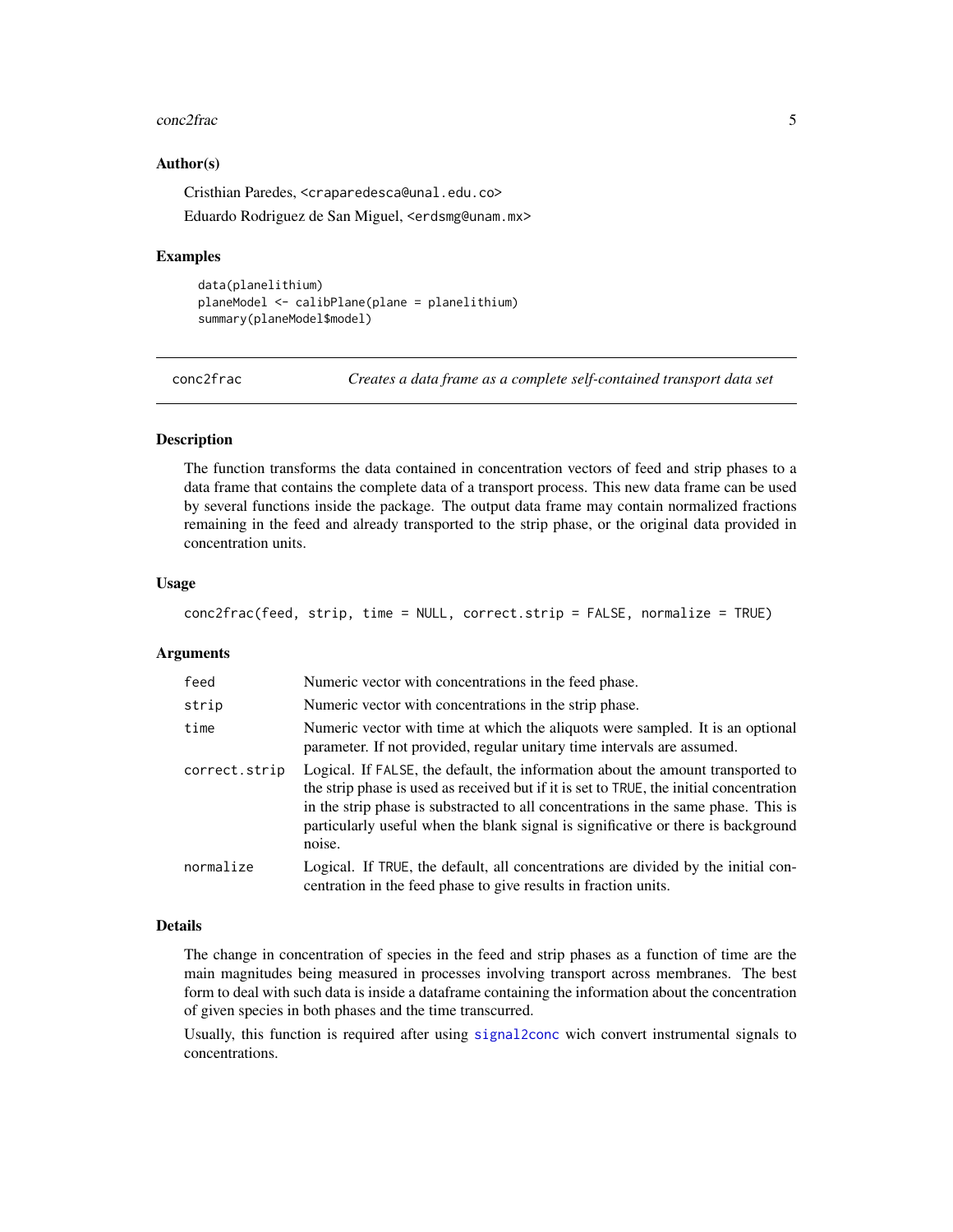# <span id="page-5-0"></span>Value

Data frame with the transport proccess information

#### Author(s)

Cristhian Paredes, <craparedesca@unal.edu.co>

Eduardo Rodriguez de San Miguel, <erdsmg@unam.mx>

#### Examples

```
transData <- conc2frac(feed = c(0.200, 0.169, 0.152, 0.141, 0.138),
                       strip = c(0.000, 0.035, 0.045, 0.062, 0.069),
                       time = c(0, 2, 4, 6, 8)print(transData)
```
concentrationcycles *Lithium concentration results using a membrane*

# Description

A list of 5 datasets, each of one with the transport data of each cycle in a concentration experiment of lithium using a polymer inclusion membrane.

#### Usage

concentrationcycles

# Format

A list of 5 data frames with 10 rows and 3 variables:

Time Time in hours of each aliquot taken during the experiment

Phase Phase of corresponding aliquot, Feed or Strip

Fraction Remaining lithium concentration in the feed solution or transported lithium concentration to the strip solution

#### Source

Paredes, C. and Rodríguez de San Miguel, E., Selective lithium extraction and concentration from diluted alkaline aqueous media by a polymer inclusion membrane and application to seawater, Desalination, Volume 487, 2020, 114500, https://doi.org/10.1016/j.desal.2020.114500.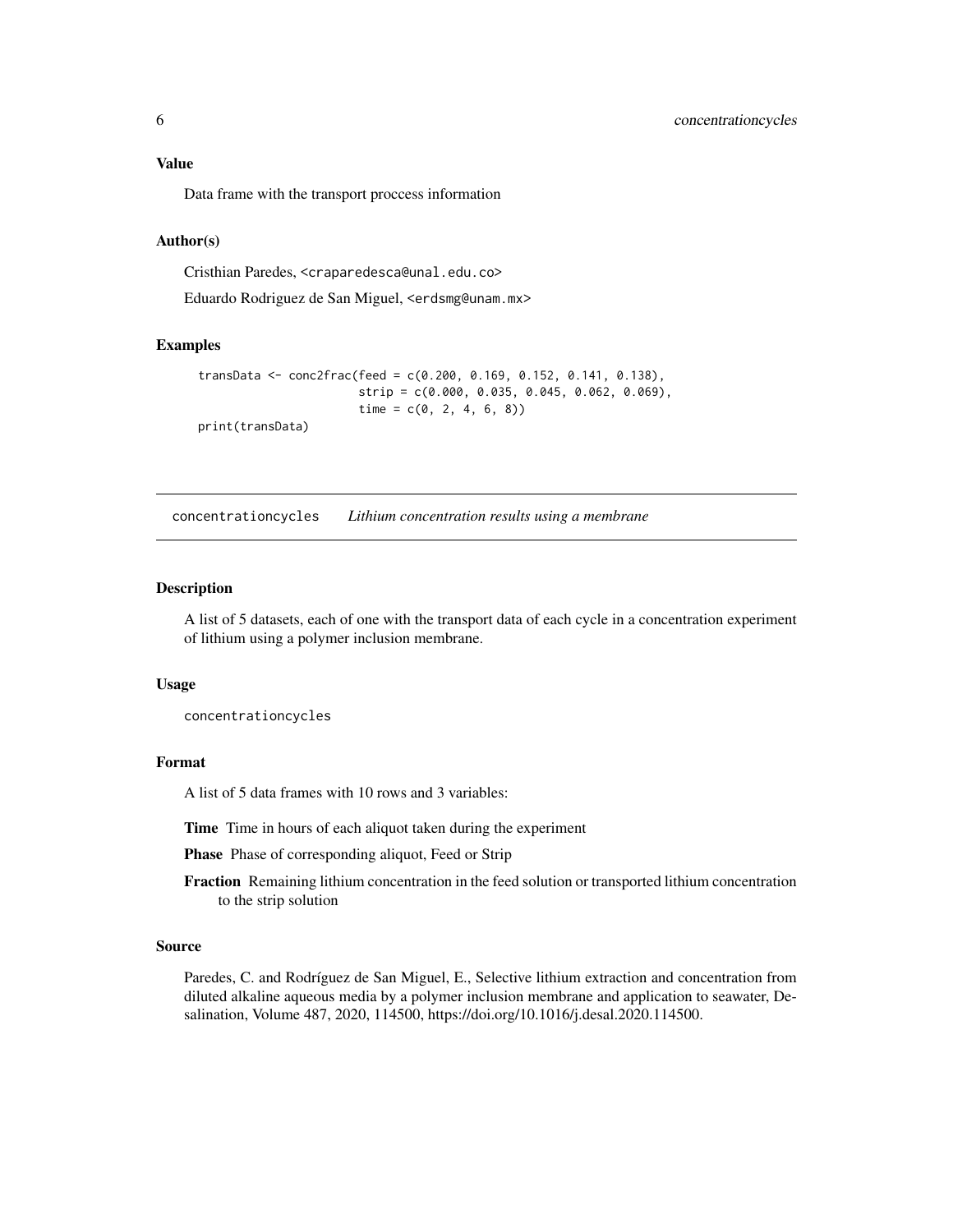<span id="page-6-0"></span>A dataset containing the concentrations and emission signals of aqueous lithium standards measured by Flame Atomic Emission Spectrometry (FAES) at a Perkin-Elmer 3100 Atomic Absorption Spectrometer.

#### Usage

curvelithium

# Format

A data frame with 8 rows and 2 variables:

Conc lithium concentration in the standards, in mg/kg

Signal emission signal of lithium at 670.8 nm, in arbitrary units

# Source

Paredes, C. and Rodríguez de San Miguel, E., Selective lithium extraction and concentration from diluted alkaline aqueous media by a polymer inclusion membrane and application to seawater, Desalination, Volume 487, 2020, 114500, https://doi.org/10.1016/j.desal.2020.114500.

cyclesPlot *Plots transport profiles for processes involving several cycles*

#### **Description**

Given the data (data frames) of a transport process that was carried in several cycles (e.g. membrane reuse or metal concentration studies), plots the transport profiles like in a continuous experiment indicating the end of each cycle

#### Usage

```
cyclesPlot(trans, xlab = "Time (h)", ylab = expression(Phi), xlim = NULL,
  ylim = NULL, xbreaks = NULL, ybreaks = NULL, size = 1.8,
  legend = FALSE)
```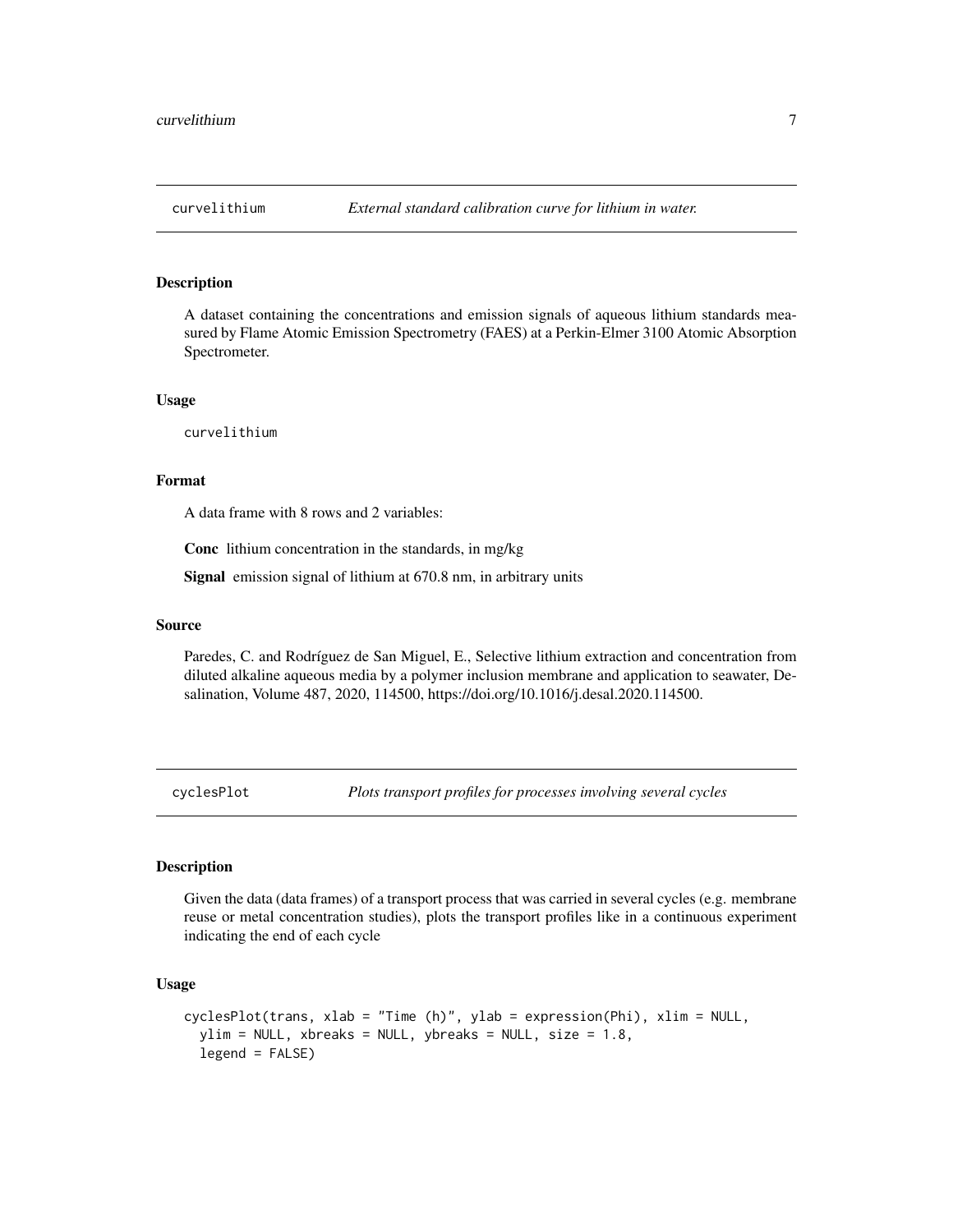#### <span id="page-7-0"></span>**Arguments**

| trans   | List containing the (ordered) transport data of each cycle. Each data frame must<br>be generated using conc2frac. |
|---------|-------------------------------------------------------------------------------------------------------------------|
| xlab    | Label to be used for x axis. Text and expression allowed.                                                         |
| ylab    | Label to be used for y axis. Text and expression allowed.                                                         |
| xlim    | Numeric vector of limits for X-axis.                                                                              |
| ylim    | Numeric vector of limits for X-axis.                                                                              |
| xbreaks | Numeric vector of x-axis breaks.                                                                                  |
| ybreaks | Numeric vector of x-axis breaks.                                                                                  |
| size    | Size used for points in the plot.                                                                                 |
| legend  | Logical. If FALSE, the default, the legend is not included.                                                       |

### Details

If a concentration experiment has been made through the cycles, it is recommended the y-axis to be in concentration scale instead of fractions. To get the transport data frame in concentration units use [conc2frac](#page-4-1)(...,normalize = FALSE). For more details see conc2frac.

Most transmem graphical representations are made using the package ggplot2 so the function returns a ggplot2 object that can be assigned to a variable for further modification.

#### Value

Plot of the transport process carried in several cycles

### Author(s)

Cristhian Paredes, <craparedesca@unal.edu.co>

Eduardo Rodriguez de San Miguel, <erdsmg@unam.mx>

#### References

Wickham H (2016). ggplot2: Elegant Graphics for Data Analysis. Springer-Verlag New York. ISBN 978-3-319-24277-4, <https://ggplot2.tidyverse.org>.

<span id="page-7-1"></span>fixSecondary *Interpolates secondary species concentration at missing time values*

# Description

If the secondary species concentration is determined in just a fraction of the aliquots and for some reason, the concentration in all the aliquots is required or desired, the function fits a polynomial trend line to the existing data and interpolates the concentration in missing aliquots.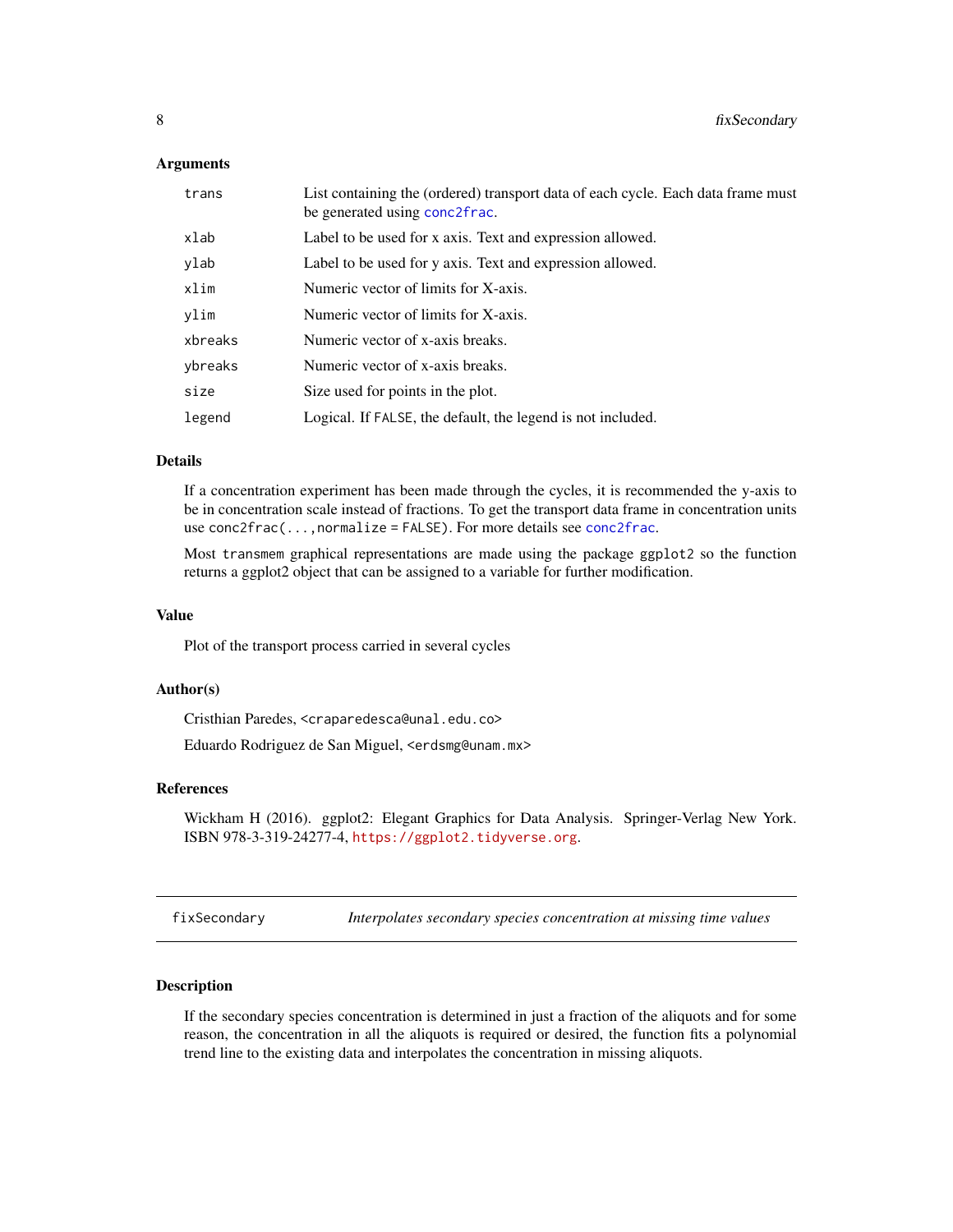#### <span id="page-8-0"></span>multiPlotSP 9

# Usage

fixSecondary(conc, time, compTime, order = 2)

#### Arguments

| conc     | Species concentration original vector.                               |
|----------|----------------------------------------------------------------------|
| time     | Times at which given concentrations were determined.                 |
| compTime | Times at which the given species concentration must be interpolated. |
| order    | Order of the polynomial to be fitted to data (1 or 2). Default to 2. |

# Value

Vector of interpolated concentrations at times provided in compTime.

#### Author(s)

Cristhian Paredes, <craparedesca@unal.edu.co> Eduardo Rodriguez de San Miguel, <erdsmg@unam.mx>

| multiPlotSP |  | Plots several single-phase transport profiles overlayed |
|-------------|--|---------------------------------------------------------|
|-------------|--|---------------------------------------------------------|

# Description

Given a list of several complete transport data, the function overlays the transport profiles in a defined phase. The function is useful in membrane reuse experiments as transport profile deterioration is easily visualized.

# Usage

```
multiPlotSP(trans, phase = "strip", trend = NULL, legend = FALSE,
  xlab = "Time (h)", ylab = expression(Phi), xlim = NULL, ylim = NULL,
  xbreaks = NULL, ybreaks = NULL, size = 3, plot = TRUE, shape = 15,
 bw = FALSE, arw = FALSE, arw.pos = NULL, arw.txt = NULL,
  txt.pos = NULL, txt.size = NULL)
```
# Arguments

| trans  | List of data frames with the complete transport information of interest species.<br>Must be generated using conc2frac. This is the only non-optional parameter. |
|--------|-----------------------------------------------------------------------------------------------------------------------------------------------------------------|
| phase  | Phase to be represented in the plot: 'strip', the default, or 'feed'.                                                                                           |
| trend  | List of Non-linear regression models of the main species transport profil. Gen-<br>erated using transTrend.                                                     |
| legend | Logical. If FALSE, the default, the legend is not included.                                                                                                     |
| xlab   | Label to be used for x axis. Text and expression allowed.                                                                                                       |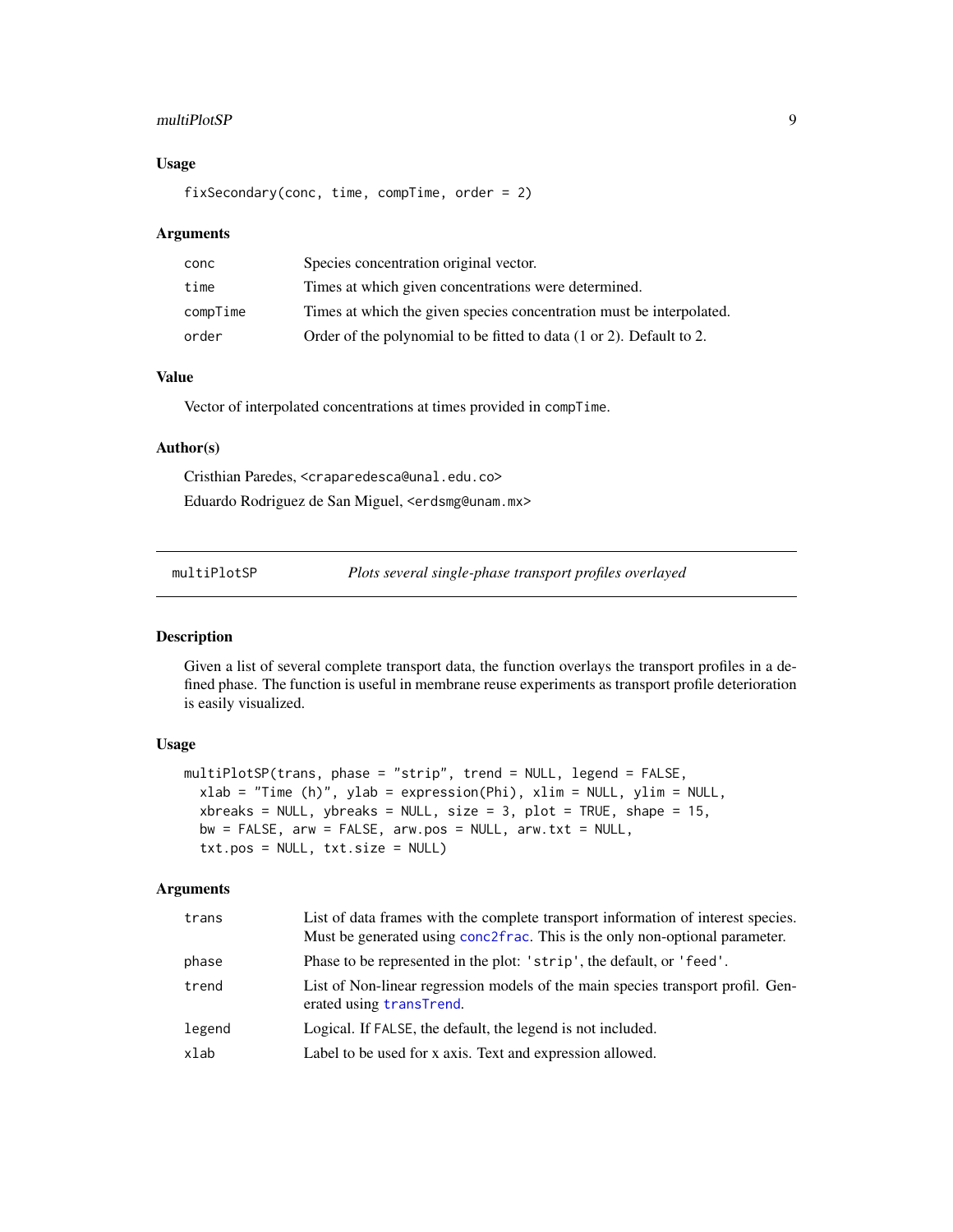| ylab     | Label to be used for y axis. Text and expression allowed.                                                                                                                                                       |
|----------|-----------------------------------------------------------------------------------------------------------------------------------------------------------------------------------------------------------------|
| xlim     | Numeric vector of limits for X-axis.                                                                                                                                                                            |
| ylim     | Numeric vector of limits for X-axis.                                                                                                                                                                            |
| xbreaks  | Numeric vector of x-axis breaks.                                                                                                                                                                                |
| ybreaks  | Numeric vector of x-axis breaks.                                                                                                                                                                                |
| size     | Size used for points in the plot.                                                                                                                                                                               |
| plot     | Logical. If TRUE, the default, the plot is printed in the current graphical device.                                                                                                                             |
| shape    | Shape to use in the points to be plotted.                                                                                                                                                                       |
| bw       | Logical, if FALSE, the default, a color version of the plot is given. If a black and<br>white version is required, it must be set to TRUE.                                                                      |
| arw      | Logical default to FALSE. If TRUE, a vertical arrow is drawn in the plot. Its use is<br>recommended when a trend along the profiles is to be indicated.                                                         |
| arw.pos  | Numeric vector of the coordinates of the arrow if $arw = TRUE$ . The format is $(x0,$<br>x1, y0, y1)                                                                                                            |
| arw.txt  | Text to be (optionally) printed alongside the arrow.                                                                                                                                                            |
| txt.pos  | Numeric vector of the position of the center of the text provided in arw. txt.<br>The format is $(x, y)$ . If not provided, the text is located close to the arrow but a<br>little alignment could be required. |
| txt.size | Size of the text accompanying the arrow.                                                                                                                                                                        |

# Details

Most transmem graphical representations are made using the package ggplot2 so the function returns a ggplot2 object that can be assigned to a variable for further modification.

#### Value

Plot with the overlayed transport profiles for a single phase

# Author(s)

Cristhian Paredes, <craparedesca@unal.edu.co> Eduardo Rodriguez de San Miguel, <erdsmg@unam.mx>

# Examples

```
data(reusecycles)
# First step is to get trend lines for each cycle:
trend \leq list()
for (i in 1:length(reusecycles)) {
 trend[[i]] <- transTrend(trans = reusecycles[[i]])
}
# Default plot using colors:
multiPlotSP(trans = reusecycles, trend = trend, legend = TRUE)
```
# Black and white plot including an arrow: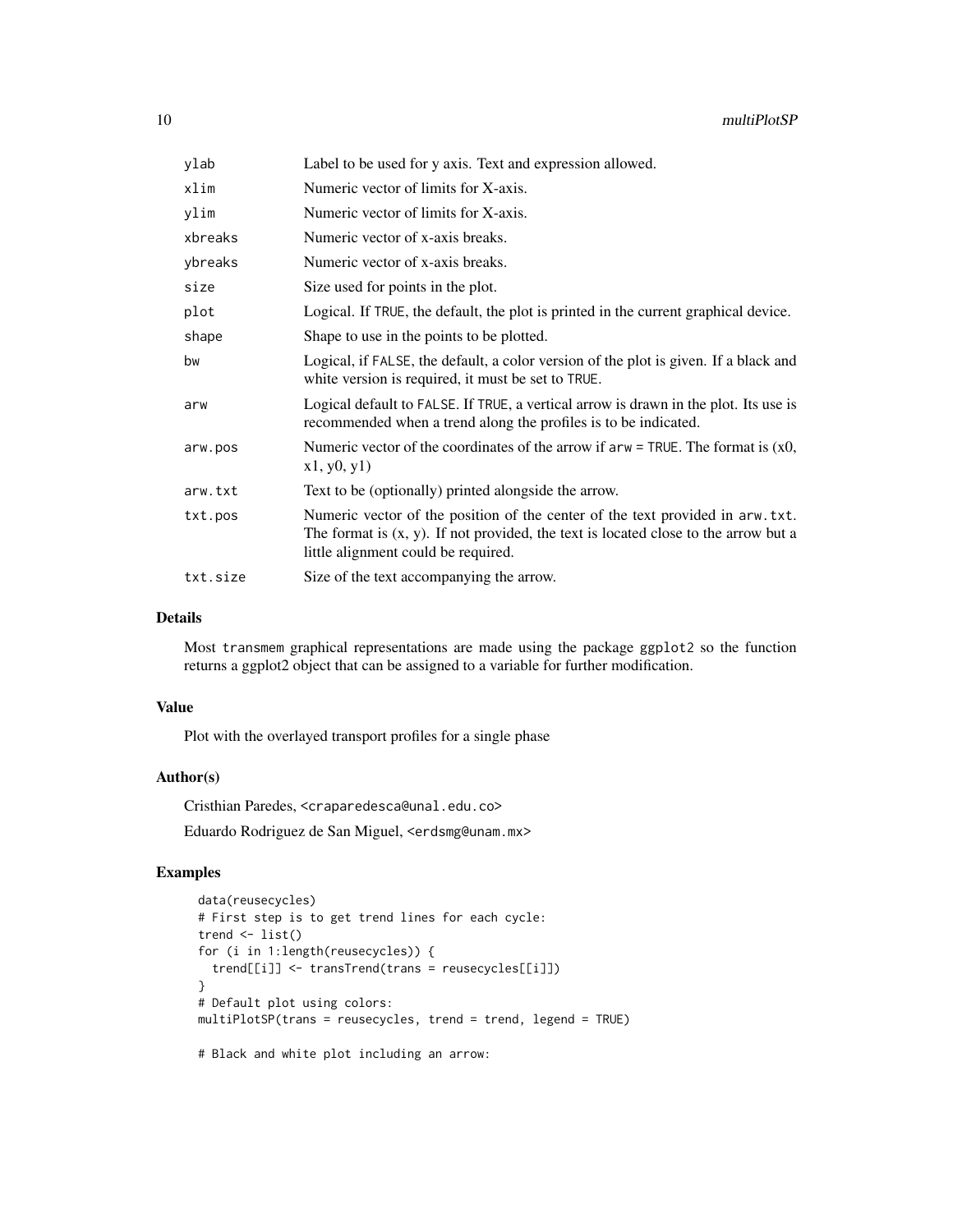#### <span id="page-10-0"></span>permcoef 11

```
multiPlotSP(trans = reusecycles, trend = trend, legend = TRUE, bw = TRUE,
            arw = TRUE, arw.pos = c(6.1, 6.1, 0.8, 0.6),
            arw.txt = 'Cycle', txt.pos = c(6.15, 0.7))
```
# permcoef *Calculates permeability coefficients*

#### Description

Permeability coefficients across a membrane as derived from integrated Fick's law can be obtained from transport data according to the equation

$$
\ln\left(\frac{C}{C^0}\right) = -\frac{P\ a}{V}t
$$

where P is the permeability coefficient, a is the membrane exposed area, C and  $C^0$  are the species concentrations at any time and at initial time in the feed phase, respectively, and  $V$  is solution volume.

#### Usage

```
permcoef(trans, vol, area, units = c("cm^3", "cm^2", "h"), conc0 = NULL,
 plot = FALSE)
```
#### Arguments

| trans | Data frame with the complete transport information of interest species. Must be<br>generated using conc2frac.                                                                                              |
|-------|------------------------------------------------------------------------------------------------------------------------------------------------------------------------------------------------------------|
| vol   | Volume of the feed solution.                                                                                                                                                                               |
| area  | Membrane exposed area to the feed solution.                                                                                                                                                                |
| units | Units in which volume, area and time are provided. Volume and area are func-<br>tion's parameters while the time is extracted from the trans data frame.                                                   |
| conc0 | Initial concentration of the species in the feed solution. The value may be ex-<br>tracted from transport information if the data frame provided in trans is not<br>normalized. See conc2frac for details. |
| plot  | logical default to TRUE. Should the plot be made?                                                                                                                                                          |

# Details

Species concentration units may be arbitrary as long as the permeability coefficient is calculated using the change in concentration ratio which is, as most ratios, adimensional

#### Value

A numeric vector with the permeability coefficient and it's standard uncertainty from the regression. Units are meters per second.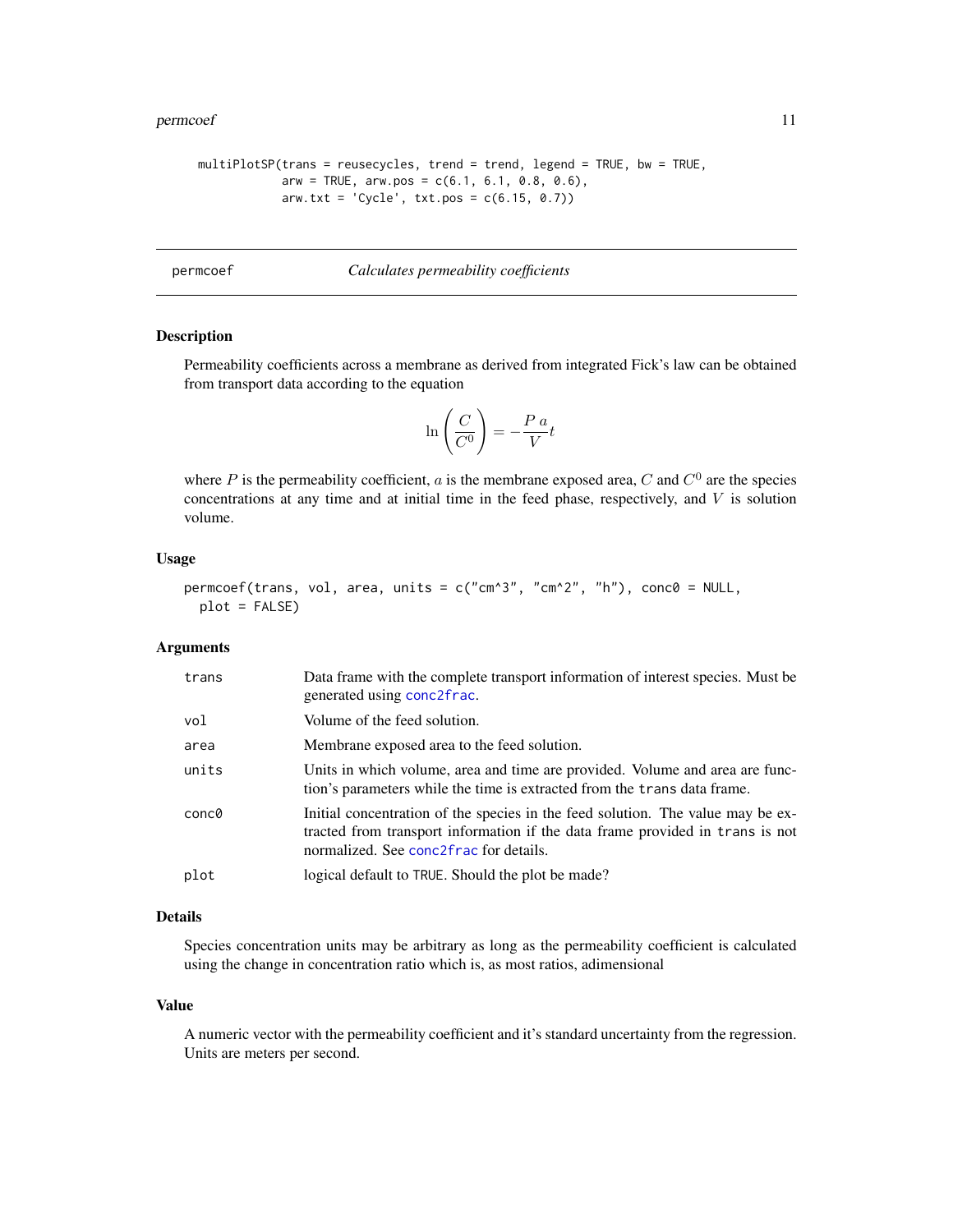<span id="page-11-0"></span>12 reusecycles

#### Author(s)

Cristhian Paredes, <craparedesca@unal.edu.co>

Eduardo Rodriguez de San Miguel, <erdsmg@unam.mx>

planelithium *Bivariated calibration plane for lithium in prescence of sodium.*

#### **Description**

A dataset containing the concentrations of lithium and sodium combined standards and absorbance signals measured by Flame Atomic Absorption Spectrometry (FAAS) at a Perkin-Elmer 3100 Atomic Absorption Spectrometer.

#### Usage

planelithium

# Format

A data frame with 40 rows and 3 variables:

Conc lithium concentration in the standards, in mg/kg

Signal absorbance signal of lithium at 670.8 nm, in absorbance units

Conc.S sodium concentration in the standards, in mg/kg

#### Source

Paredes, C. and Rodríguez de San Miguel, E., Selective lithium extraction and concentration from diluted alkaline aqueous media by a polymer inclusion membrane and application to seawater, Desalination, Volume 487, 2020, 114500, https://doi.org/10.1016/j.desal.2020.114500.

reusecycles *Membrane reuse capability to transport lithium*

#### **Description**

A list of 10 datasets, each of one with the transport data of each cycle in a reuse capability experiment of a polimeric inclusion membrane selective to lithium ions.

#### Usage

reusecycles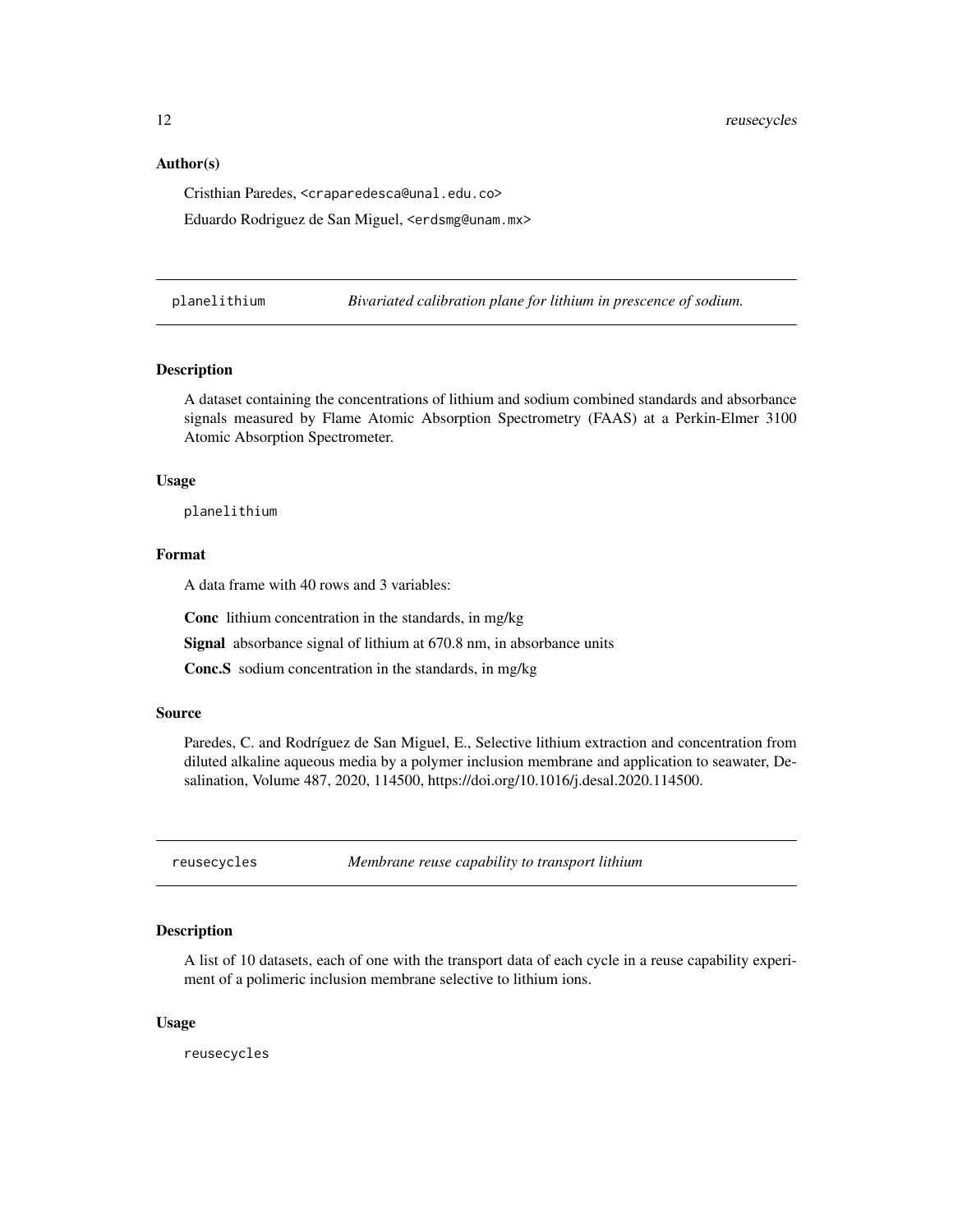#### <span id="page-12-0"></span>Format

A list of 10 data frames with 10 rows and 3 variables:

Time Time in hours of each aliquot taken during the cycle

Phase Phase of corresponding aliquot, Feed or Strip

Fraction Remaining lithium fraction in the feed solution or transported lithium fraction to the strip solution

#### Source

Paredes, C. and Rodríguez de San Miguel, E., Selective lithium extraction and concentration from diluted alkaline aqueous media by a polymer inclusion membrane and application to seawater, Desalination, Volume 487, 2020, 114500, https://doi.org/10.1016/j.desal.2020.114500.

seawaterLiNaK *Lithium, sodium and potassium transport profiles across a membrane*

#### Description

A list of 6 datasets containing by duplicate the transport profiles for lithium, sodium, and potassium from a synthetic simplified seawater matrix using a polymer inclusion membrane selective to lithium. Lithium samples were taken every 45 minutes during 4.5 hours while sodium and potassium determinations were made in samples taken every 1.5 hours.

#### Usage

seawaterLiNaK

#### Format

A list of 6 data frames (two for each lithium, sodium, and potassium) with 14 or 8 rows and 3 variables:

Time Time in hours of each aliquot taken during the experiment

Phase Phase of corresponding aliquot, Feed or Strip

Fraction Remaining lithium concentration in the feed solution or transported lithium concentration to the strip solution

#### Source

Paredes, C. and Rodríguez de San Miguel, E., Selective lithium extraction and concentration from diluted alkaline aqueous media by a polymer inclusion membrane and application to seawater, Desalination, Volume 487, 2020, 114500, https://doi.org/10.1016/j.desal.2020.114500.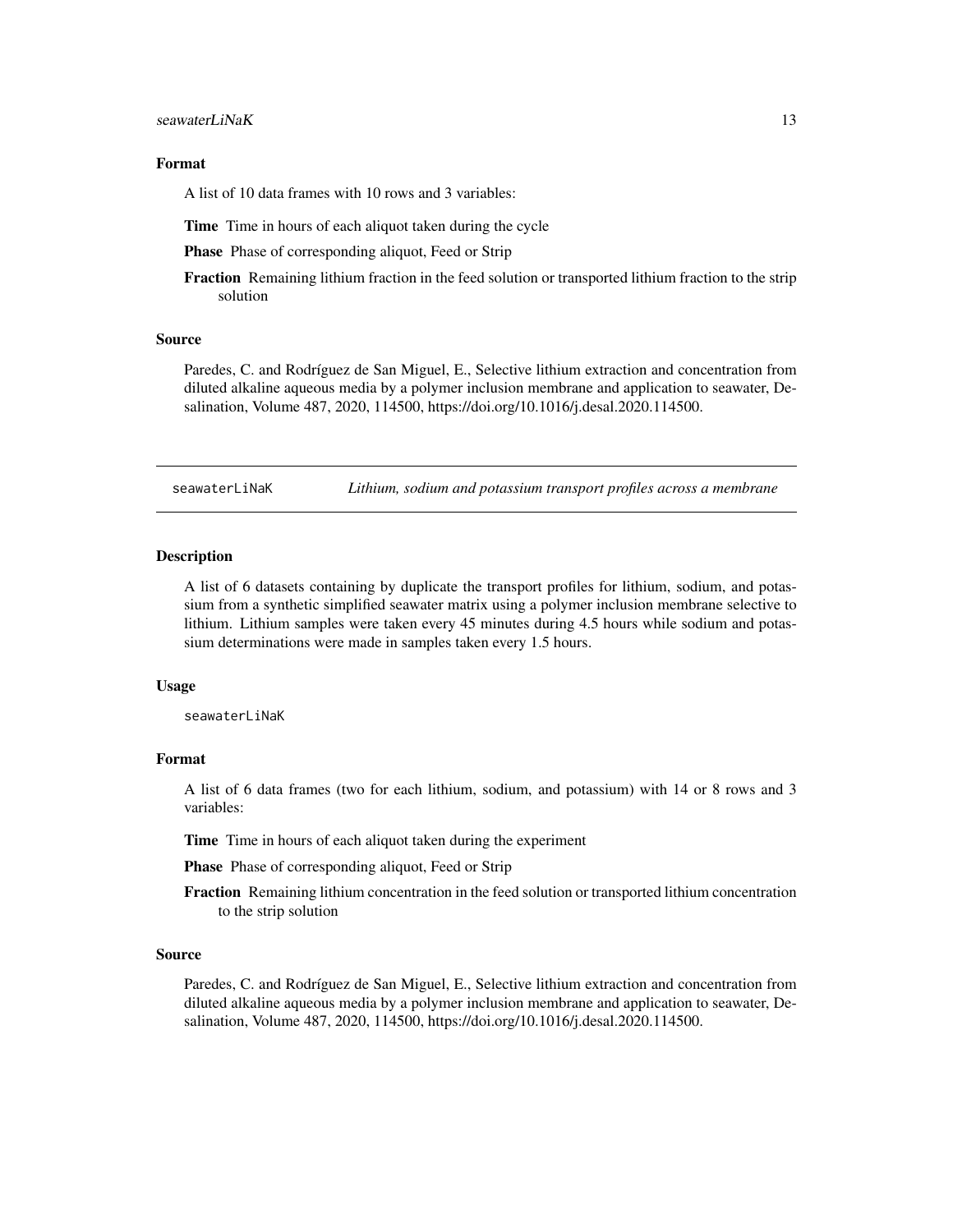Given the transport data frames of two species, the function calculates the separation factors of the main species A against a secondary species B for each sample taken. If the dataset of secondary species is smaller than that of the main species (e.g. if secondary species were determined in only half the aliquots), the transport profile is completed using [fixSecondary](#page-7-1) function and a message will be printed.

#### Usage

```
sepfactor(main, second, order = 2, mode = "batch", plot = TRUE)
```
#### **Arguments**

| main  | Main species transport data. Must be a data frame generated using conc2frac,<br>data normalization is indifferent.                                                             |
|-------|--------------------------------------------------------------------------------------------------------------------------------------------------------------------------------|
| secon | Undesired species transport data. Must be a data frame generated using conc2frac,<br>data normalization is indifferent.                                                        |
| order | Gives the polinomia order to be used if the secondary species information needs<br>to be corrected due to missing data.                                                        |
| mode  | Operation mode of the membranse system. Only 'batch' and 'continuous'<br>allowed. For semicontinuous systems the separation factor is calculated as for<br>continuous systems. |
| plot  | Logical. If TRUE, the default, the plot is printed in the current graphical device.                                                                                            |

#### Details

Separation factor for batch systems at any time different from zero is defined as

$$
SF_{A/B}(t) = \frac{C_a/C_b}{C_a^0/C_b^0}
$$

where  $C_a$  and  $C_b$  are the concentrations of A and B, respectively, in the strip solution at a time t, and  $C_a^0$  and  $C_b^0$  are the concentrations of A and B, respectively, in the feed phase at  $t = 0$  (Chen et al., 2018).

For continuous or semicontinuous systems, the separation factor is calculated according to the equation

$$
SF_{A/B}(t)\frac{C_{a, s}/C_{b, s}}{C_{a, f}/C_{b, f}}
$$

where  $C_{a, s}$ ,  $C_{b, s}$  are A and B concentrations in the strip phase at a time t and  $C_{a, f}$ ,  $C_{b, f}$  are the concentrations of A and B in the feed solution at a time  $t$  (Koros and Shimidzu, 1996). Separation factor at  $t = 0$  equals 1 indicating that no species separation has occurred yet.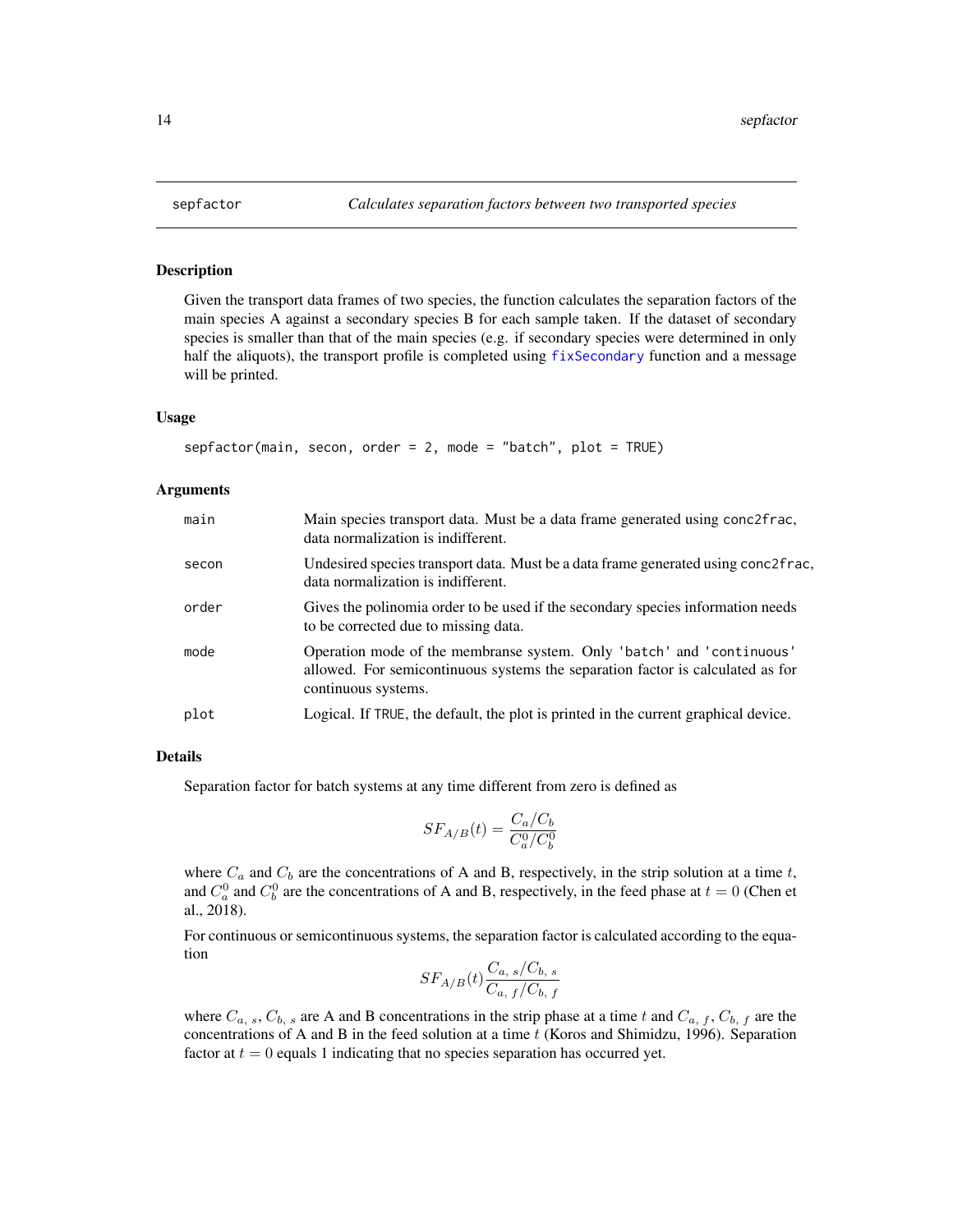# <span id="page-14-0"></span>signal2conc 15

# Value

Data frame with two variables: Time in the same units as provided data and SF with the separation factors at each time.

### Author(s)

Cristhian Paredes, <craparedesca@unal.edu.co>

Eduardo Rodriguez de San Miguel, <erdsmg@unam.mx>

#### References

Q. B. Chen, Z. Y. Ji, J. Liu, Y. Y. Zhao, S. Z. Wang, J. S. Yuan, Development of recovering lithium from brines by selective-electrodialysis: Effect of coexisting cations on the migration of lithium, Journal of Membrane Science 548 (2018) 408-420. doi:10.1016/j.memsci.2017.11.040.505

J. Koros, H. Ma, T. Shimidzu, Terminology for membranes and membrane processes (iupac recommendations 1996), Pure and Applied Chemistry 68 (7) (1996) 1479-1489. doi:10.1351/pac199668071479.

#### Examples

```
data(seawaterLiNaK)
sepfactor(main = seawaterLiNaK$Lithium.1,
          secon = seawaterLiNaK$Sodium.1)
sepfactor(main = seawaterLiNaK$Lithium.1,
          secon = seawaterLiNaK$Potassium.1)
```
<span id="page-14-1"></span>signal2conc *Converts signals into concentration by using given model.*

#### Description

After a calibration model is established (either by using [calibCurve](#page-2-1) or [calibPlane](#page-3-1)), the function interpolates the signals of samples to get the associated concentrations.

#### Usage

```
signal2conc(signal, model, dilution = NULL, planar = FALSE, Conc.S = NULL)
```
#### Arguments

| signal   | Numeric vector of signals to be interpolated.                                                                                                                            |
|----------|--------------------------------------------------------------------------------------------------------------------------------------------------------------------------|
| model    | Regression model of the calibration. Must be obtained using calib Curve or<br>calibPlane.                                                                                |
| dilution | Numeric vector of dilution factors applied to samples before measurement                                                                                                 |
| planar   | Logical, default to FALSE. It must be set to TRUE if more than one explana-<br>tory variable is used. A planar calibration model must be provided to model<br>parameter. |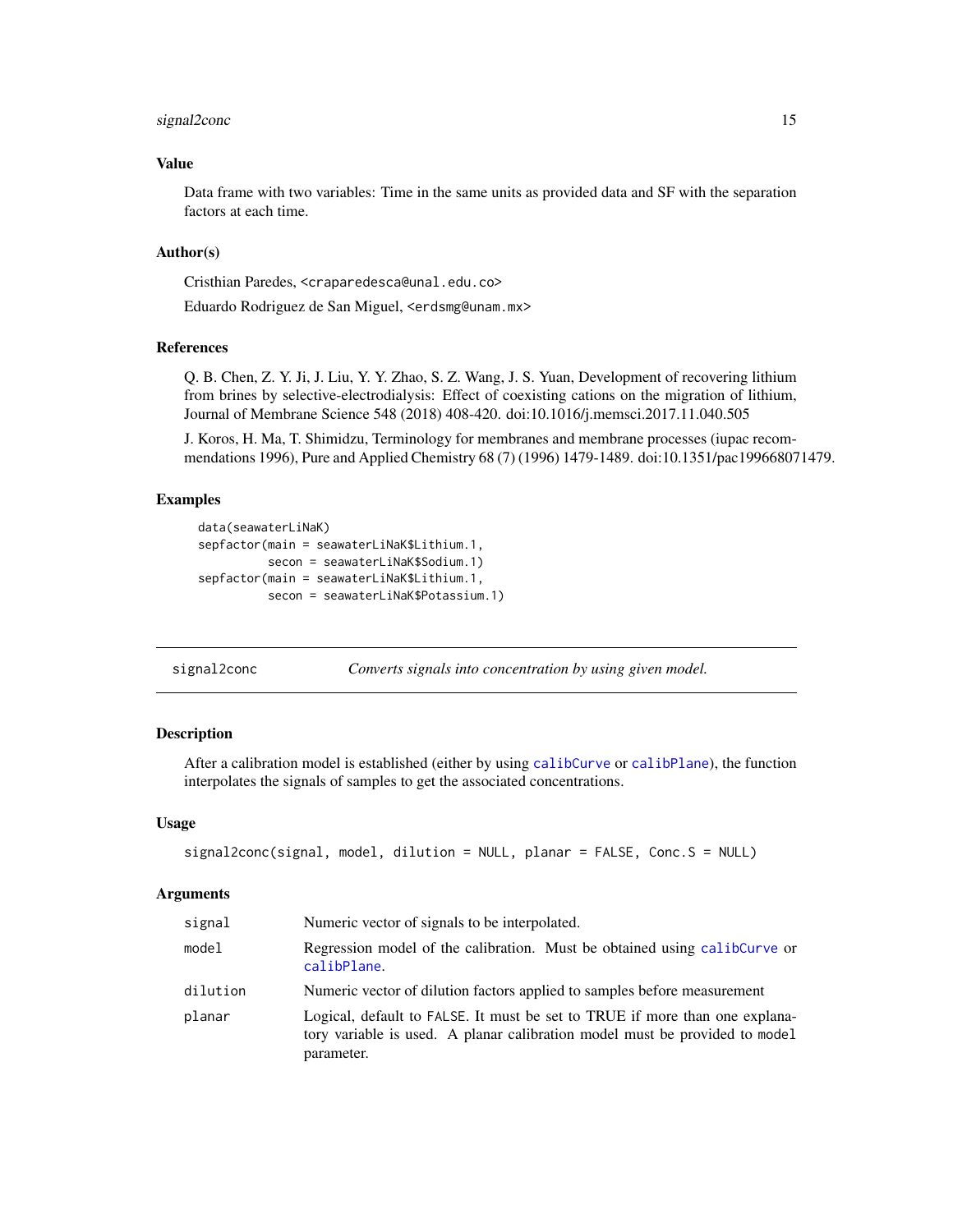<span id="page-15-0"></span>

| Conc. S | Numeric vector of the concentrations of the interferent species to be considered  |
|---------|-----------------------------------------------------------------------------------|
|         | when a planar calibration model is provided to model. It is taken into account if |
|         | $planar = TRUE.$                                                                  |

# Value

Numeric vector of species concentrations.

#### Author(s)

Cristhian Paredes, <craparedesca@unal.edu.co>

Eduardo Rodriguez de San Miguel, <erdsmg@unam.mx>

#### Examples

```
# A regression model is needed:
data(curvelithium)
model \le calibCurve(curve = curvelithium, order = 2)
signal <- c(0.395, 0.259, 0.188, 0.141, 0.110, 0.095, 0.084)
(conc <- signal2conc(signal = signal, model = model))
```
<span id="page-15-1"></span>

transPlot *Plots transport profiles of single run experiments*

#### Description

Given the transport complete information of the interest species and, optionally, secondary and tertiary species, the function plots transport profiles including (if given) non-linear regression models that can be obtained using [transTrend](#page-19-1).

# Usage

```
transPlot(trans, trend = NULL, secondary = NULL, tertiary = NULL,
  sec.trend = "spline", lin.secon = FALSE, span = 0.75, legend = FALSE,
  xlab = "Time (h)", ylab = expression(Phi), xlim = NULL, ylim = NULL,
 xbreaks = NULL, ybreaks = NULL, size = 2.8, bw = FALSE, srs = NULL,
 plot = TRUE)
```
#### Arguments

| trans     | Data frame with the complete transport information of interest species. Must be<br>generated using conc2frac. This is the only non-optional parameter. |
|-----------|--------------------------------------------------------------------------------------------------------------------------------------------------------|
| trend     | Non-linear regression model of the main transport profile generated using transTrend.                                                                  |
| secondary | Secondary species transport data frame (see conc2frac).                                                                                                |
| tertiary  | Tertiaty species transport data frame (see conc2frac).                                                                                                 |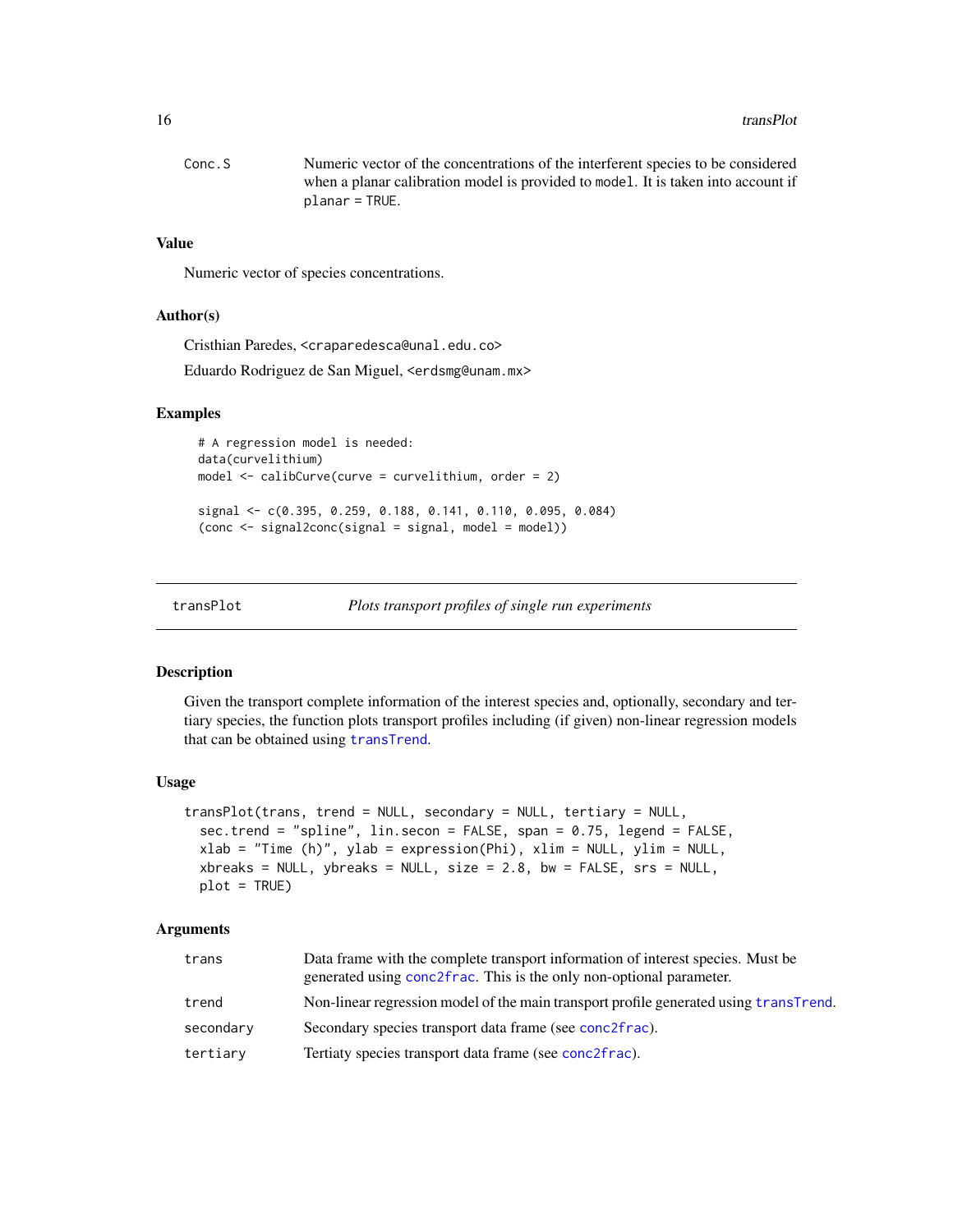#### <span id="page-16-0"></span>transPlot 17

| sec.trend | Type of trend line to be used for secondary and tertiary species data. Default is<br>'spline' but 'linear', 'loess' and 'logarithmic' are also allowed. |
|-----------|---------------------------------------------------------------------------------------------------------------------------------------------------------|
| lin.secon | Deprecated. Use sec.trend = 'linear' instead.                                                                                                           |
| span      | Amount of smoothing when sec. tred = $'loess'$ . Is a value between 0 and 1.<br>Default is 0.75                                                         |
| legend    | Logical. If FALSE, the default, the legend is not included.                                                                                             |
| xlab      | Label to be used for x axis. Text and expression allowed.                                                                                               |
| ylab      | Label to be used for y axis. Text and expression allowed.                                                                                               |
| xlim      | Numeric vector of limits for X-axis.                                                                                                                    |
| ylim      | Numeric vector of limits for X-axis.                                                                                                                    |
| xbreaks   | Numeric vector of x-axis breaks.                                                                                                                        |
| ybreaks   | Numeric vector of x-axis breaks.                                                                                                                        |
| size      | Size used for points in the plot.                                                                                                                       |
| bw        | Logical, if FALSE, the default, a color version of the plot is given. If a black and<br>white version is required, it must be set to TRUE.              |
| srs       | Deprecated.                                                                                                                                             |
| plot      | Logical. If TRUE, the default, the plot is printed in the current graphical device.                                                                     |

# Details

Most transmem graphical representations are made using the package ggplot2 so the function returns a ggplot2 object that can be assigned to a variable for further modification.

This function has a version that uses replicated experiments and may be useful to illustrate repeateability. For more information see [transPlotWR](#page-17-1).

#### Value

Plot of the transport profile considering all provided species.

#### Author(s)

Cristhian Paredes, <craparedesca@unal.edu.co>

Eduardo Rodriguez de San Miguel, <erdsmg@unam.mx>

# References

Wickham H (2016). ggplot2: Elegant Graphics for Data Analysis. Springer-Verlag New York. ISBN 978-3-319-24277-4, <https://ggplot2.tidyverse.org>.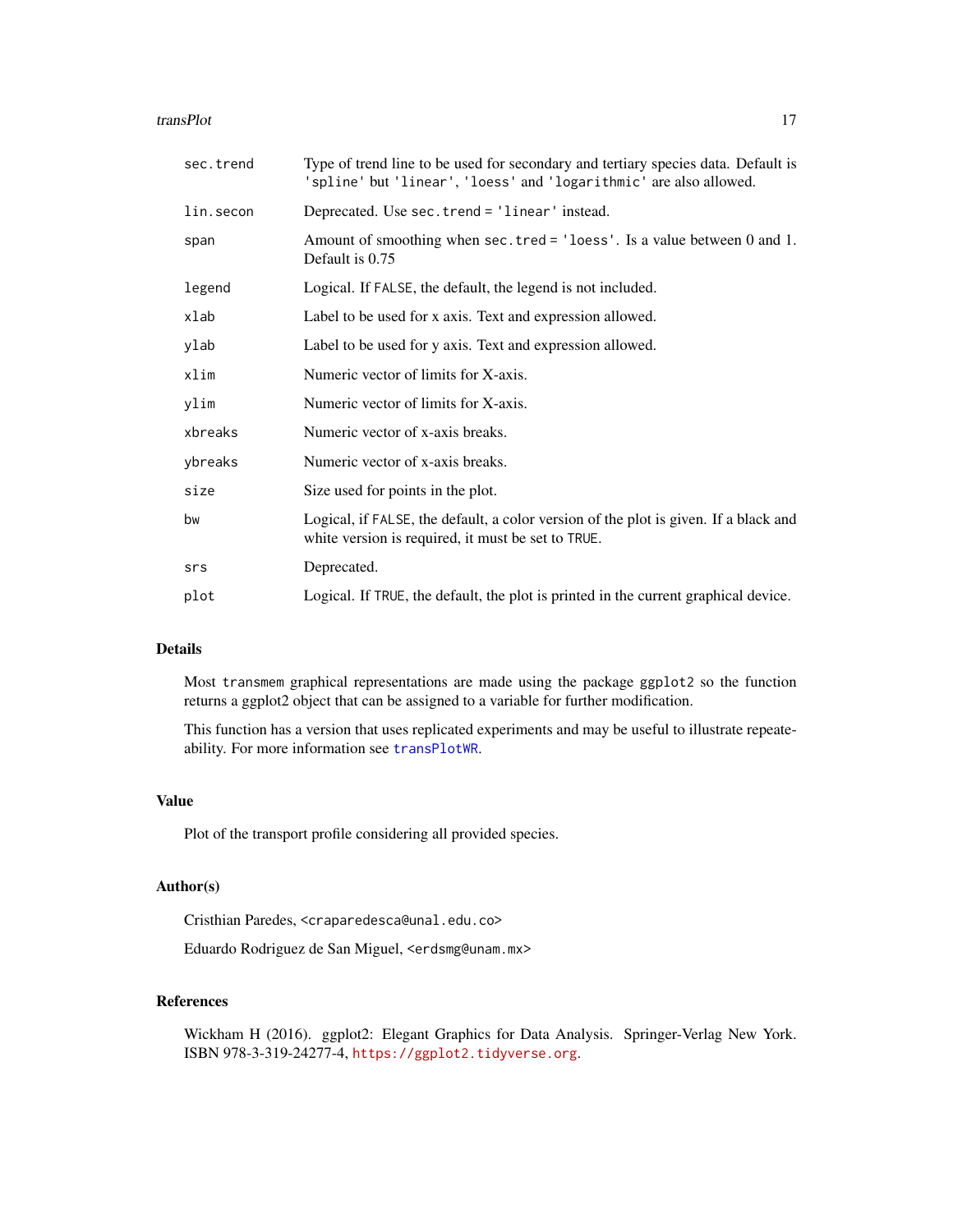# Examples

```
data(seawaterLiNaK)
trend <- transTrend(trans = seawaterLiNaK$Lithium.1, model = 'paredes')
transPlot(trans = seawaterLiNaK$Lithium.1, trend = trend,
          secondary = seawaterLiNaK$Sodium.1,
          tertiary = seawaterLiNaK$Potassium.1)
transPlot(trans = seawaterLiNaK$Lithium.1, trend = trend,
          secondary = seawaterLiNaK$Sodium.1,
          tertiary = seawaterLiNaK$Potassium.1, bw = TRUE)
```
transPlotWR *Plots transport profiles of replicated experiments*

# Description

The function works the same way as [transPlot](#page-15-1) but requires several experimental data sets that must be concatenated in lists. This allows the process reproducibility to be evaluated in the analysis of the results.

# Usage

```
transPlotWR(trans, trend = NULL, secondary = NULL, tertiary = NULL,
  legend = FALSE, xlab = "Time (h)", ylab = expression(Phi),
 xlim = NULL, ylim = NULL, xbreaks = NULL, ybreaks = NULL,
 lin.secon = FALSE, sec.trend = "spline", span = 0.75,
  explicit = FALSE, size = 3, plot = TRUE, bw = FALSE, srs = NULL)
```
# Arguments

| trans     | List of data frames with the complete transport information of interest species.<br>Must be generated using conc2frac. This is the only non-optional parameter. |
|-----------|-----------------------------------------------------------------------------------------------------------------------------------------------------------------|
| trend     | List of Non-linear regression models of the main species transport profil. Gen-<br>erated using transTrend.                                                     |
| secondary | List of secondary species transport data frame (see conc2frac).                                                                                                 |
| tertiary  | List of tertiary species transport data frame (see conc2frac).                                                                                                  |
| legend    | Logical. If FALSE, the default, the legend is not included.                                                                                                     |
| xlab      | Label to be used for x axis. Text and expression allowed.                                                                                                       |
| ylab      | Label to be used for y axis. Text and expression allowed.                                                                                                       |
| xlim      | Numeric vector of limits for X-axis.                                                                                                                            |
| ylim      | Numeric vector of limits for X-axis.                                                                                                                            |
| xbreaks   | Numeric vector of x-axis breaks.                                                                                                                                |
| ybreaks   | Numeric vector of x-axis breaks.                                                                                                                                |
| lin.secon | Deprecated. Use sec.trend = 'linear' instead.                                                                                                                   |

<span id="page-17-0"></span>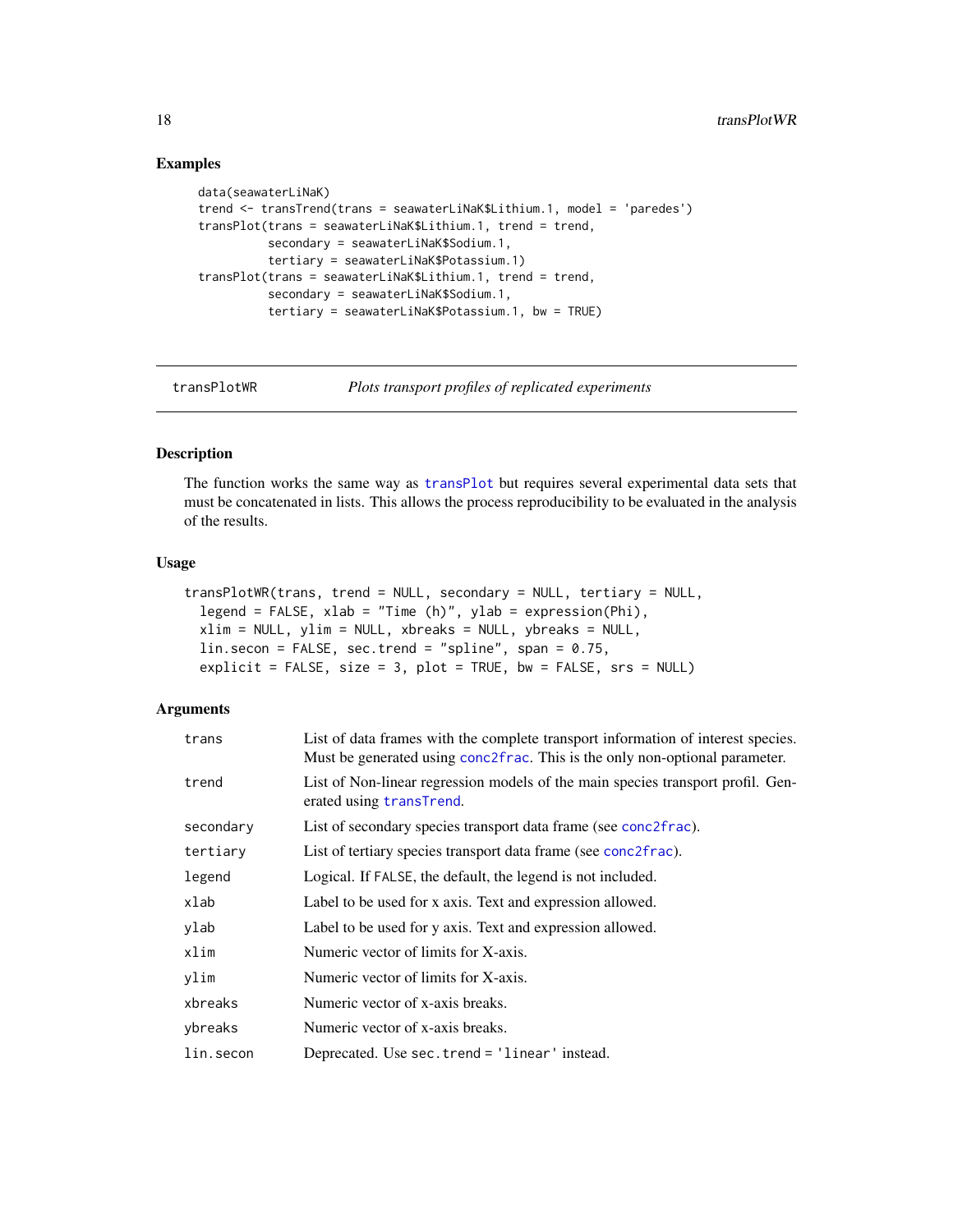#### transPlotWR 19

| sec.trend | Type of trend line to be used for secondary and tertiary species data. Default is<br>'spline' but 'linear', 'loess' and 'logarithmic' are also allowed.                                                   |
|-----------|-----------------------------------------------------------------------------------------------------------------------------------------------------------------------------------------------------------|
| span      | Amount of smoothing when sec. tred = $'$ loess'. Is a value between 0 and 1.<br>Default is 0.75                                                                                                           |
| explicit  | Logical, if FALSE, the default, transport informations are averaged and plotted<br>using errorbars that with the standard deviation values. If TRUE, all provided<br>data is plotted in the same graphic. |
| size      | Size used for points in the plot.                                                                                                                                                                         |
| plot      | Logical. If TRUE, the default, the plot is printed in the current graphical device.                                                                                                                       |
| bw        | Logical, if FALSE, the default, a color version of the plot is given. If a black and<br>white version is required, it must be set to TRUE.                                                                |
| srs       | Deprecated.                                                                                                                                                                                               |

## Details

Most transmem graphical representations are made using the package ggplot2 so the function returns a ggplot2 object that can be assigned to a variable for further modification.

## Value

Plot of replicated transport profiles including all provided species

## Author(s)

Cristhian Paredes, <craparedesca@unal.edu.co>

Eduardo Rodriguez de San Miguel, <erdsmg@unam.mx>

# References

Wickham H (2016). ggplot2: Elegant Graphics for Data Analysis. Springer-Verlag New York. ISBN 978-3-319-24277-4, <https://ggplot2.tidyverse.org>.

#### Examples

```
data(seawaterLiNaK)
# Transport data frames and transport NLS regresions must be in lists
lithium <- list(seawaterLiNaK$Lithium.1, seawaterLiNaK$Lithium.2)
sodium <- list(seawaterLiNaK$Sodium.1, seawaterLiNaK$Sodium.2)
potassium <- list(seawaterLiNaK$Potassium.1, seawaterLiNaK$Potassium.2)
trend <- list(transTrend(trans = seawaterLiNaK$Lithium.1),
                  transTrend(trans = seawaterLiNaK$Lithium.2))
transPlotWR(trans = lithium, trend = trend, secondary = sodium,
           tertiary = potassium, bw = TRUE)
```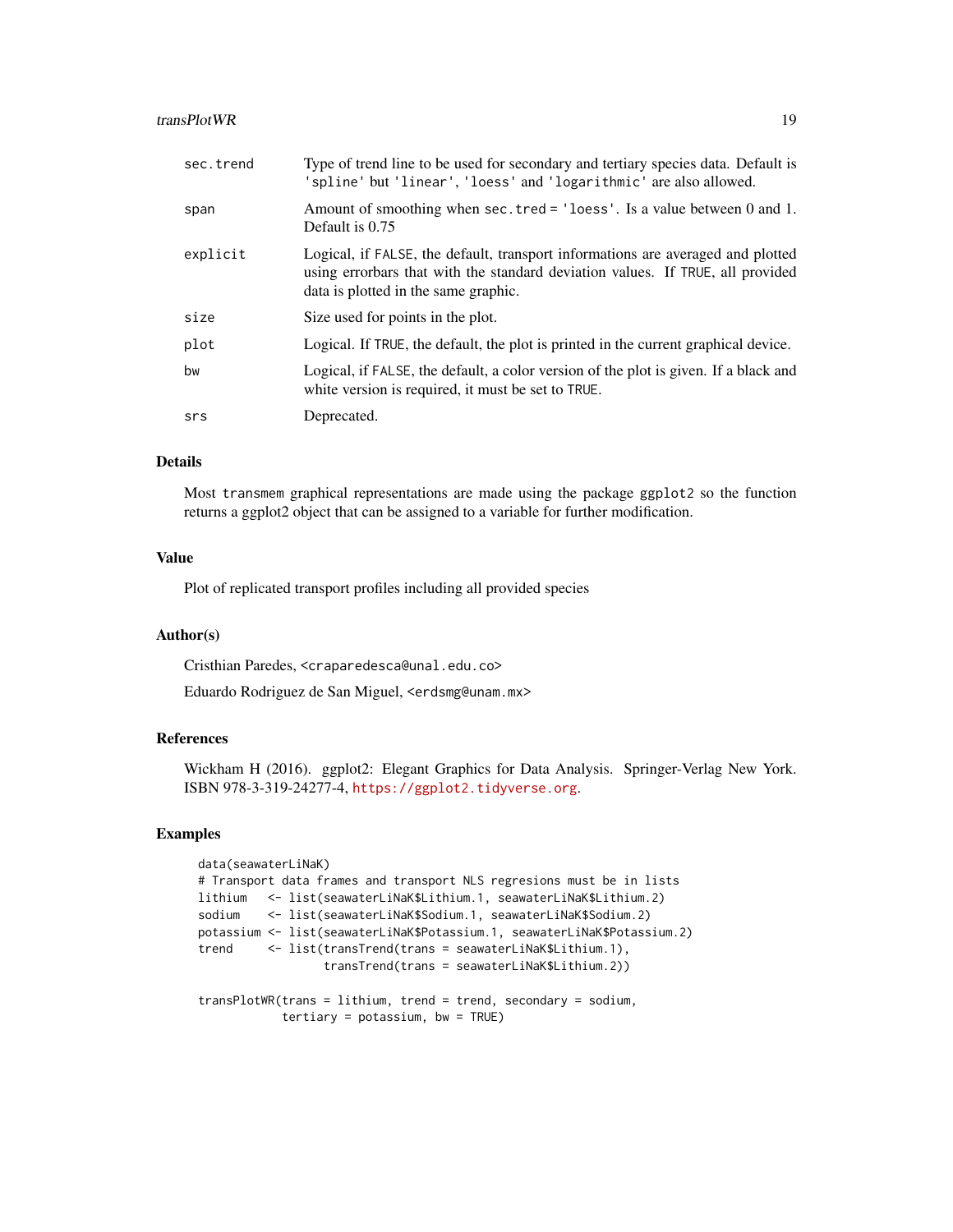<span id="page-19-1"></span><span id="page-19-0"></span>Given a transport profile dataset, the results may be studied and compared in terms of empirical functions that describe the transport process in terms of regression parameters that can be asociated with the performance of the membrane system. The parameters are obtained by non-linear regression and are independent for each solution at both sides of the membrane. This is particularly useful when performing system optimizations since the parameters can be used as response variables depending on the optimization goal.

#### Usage

transTrend(trans, model = "paredes", eccen = 1)

#### Arguments

| trans | Data frame with the complete transport information of interest species. Must be<br>generated using conc2frac. This is the only non-optional parameter. |
|-------|--------------------------------------------------------------------------------------------------------------------------------------------------------|
| model | Model to be used in the regression. Default to 'paredes' but 'rodriguez' also<br>allowed. See details.                                                 |
| eccen | Eccentricity factor $(\gamma)$ for the model when model is set to 'paredes'.                                                                           |

# Details

Two empirical equations have been implemented in the function. In the 'rodriguez' model (Rodriguez de San Miguel et al., 2014), the fractions  $(\Phi)$  in feed or strip phases as a function of time  $(t)$  are fitted to

$$
\Phi(t) = Ae^{-t/d} + y_0
$$

where  $A$ ,  $d$  and  $y_0$  are the parameters to be found. In this model, parameter  $d$  determines the steepness of the species concentration change in time,  $y_0$  reflects the limiting value to which the profiles tend to at long pertraction times and  $A$  is not supposed to play an important role in the transport description. The parameters of each phase are summarized in the functions  $G_{feed}$  and  $G_{strip}$  for the feed and strip phases:

$$
G_{feed} = \frac{1}{y_0 d}, \qquad G_{strip} = \frac{y_0}{d}
$$

The bigger each G function, the better the transport process.

In the 'paredes' model (Paredes and Rodriguez de San Miguel, 2020), the transported fractions to the strip solution and from the feed solution are adjusted to the equations:

$$
\Phi_s(t) = \frac{\alpha_s t^{\gamma}}{\beta_s^{-1} + t^{\gamma}}
$$

$$
\Phi_f(t) = 1 - \frac{\alpha_f t^{\gamma}}{\beta_f^{-1} + t^{\gamma}}
$$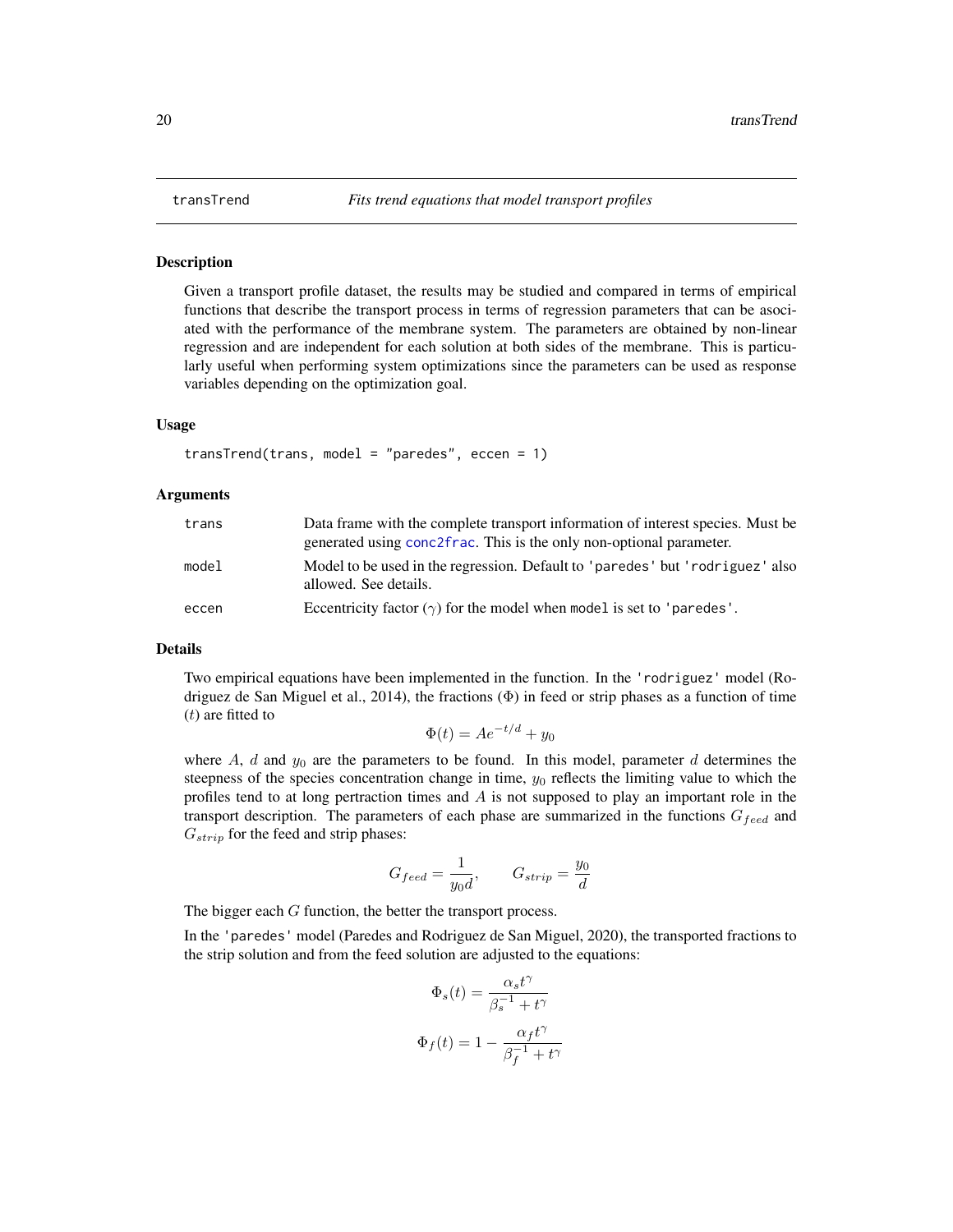#### transTrend 21

respectively. In those equations, adjustable parameters  $\alpha$  and  $\beta$  relates the maximum fraction transported at long pertraction times and the steepness of the concentration change, respectively.  $\gamma$  is an excentricity factor to improve the adjustment and does not need to be changed for systems under similar conditions. The subscripts s and f means strip and feed phases, respectively.

The later model has the disadvantage over the former that the equation to use depends on the phase to be modeled but has the great advantage that if no significant accumulation is presented in the membrane, the parameters  $\alpha$  and  $\beta$  should be quite similar for both phases and a consensus value can be obtained in various simple ways, while the other model yields quite diferent parameters for each phase. Paredes parameters are combined by using meta-analysis tools that consider the associated uncertainty of each one due to lack of fit to get summarized, lower-uncertainty results. Besides, once the  $\gamma$  parameter has been chosen, the later model uses only two parameters and while comparing models with similar performance, the simpler the better.

#### Value

A list of 4 or 5 components (depending on the model chosen) with the regression information for each phase, the eccentricity factor (only in Paredes model), the name of the model used, and the sumarized results of the regression:  $G_{feed}$  and  $G_{strip}$  values for the Rodriguez model or summarized  $\alpha$  and  $\beta$  parameters with asocciated uncertainty for the Paredes model.

# Author(s)

Cristhian Paredes, <craparedesca@unal.edu.co>

Eduardo Rodriguez de San Miguel, <erdsmg@unam.mx>

#### References

E. Rodriguez de San Miguel, X. Vital, J. de Gyves, Cr(vi) transport via a sup ported ionic liquid membrane containing cyphos il101 as carrier: System analysis and optimization through experimental design strategies, Journal of Hazardous Materials 273 (2014) 253 - 262. doi:10.1016/j.jhazmat.2014.03.052.

C. Paredes, E. Rodriguez de San Miguel, Polymer inclusion membrane for the recovery and concentration of lithium from seawater. Master thesis, Universidad Nacional Autónoma de México, México City, México, 2020.